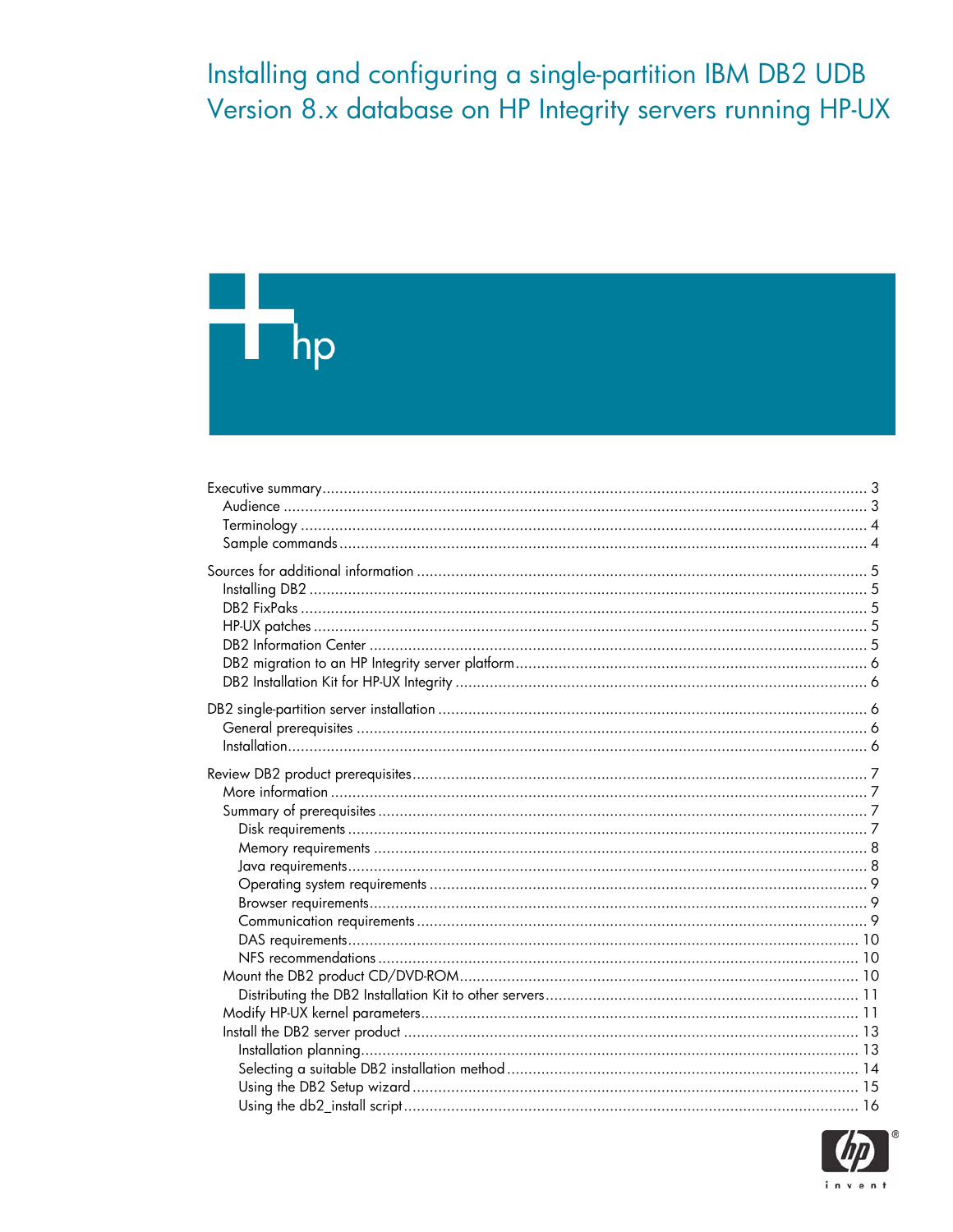| Disconnecting from all databases and DB2 applications and removing all DB2 instances  32 |  |
|------------------------------------------------------------------------------------------|--|
|                                                                                          |  |
|                                                                                          |  |
|                                                                                          |  |
|                                                                                          |  |
|                                                                                          |  |
|                                                                                          |  |
|                                                                                          |  |
|                                                                                          |  |
|                                                                                          |  |
|                                                                                          |  |

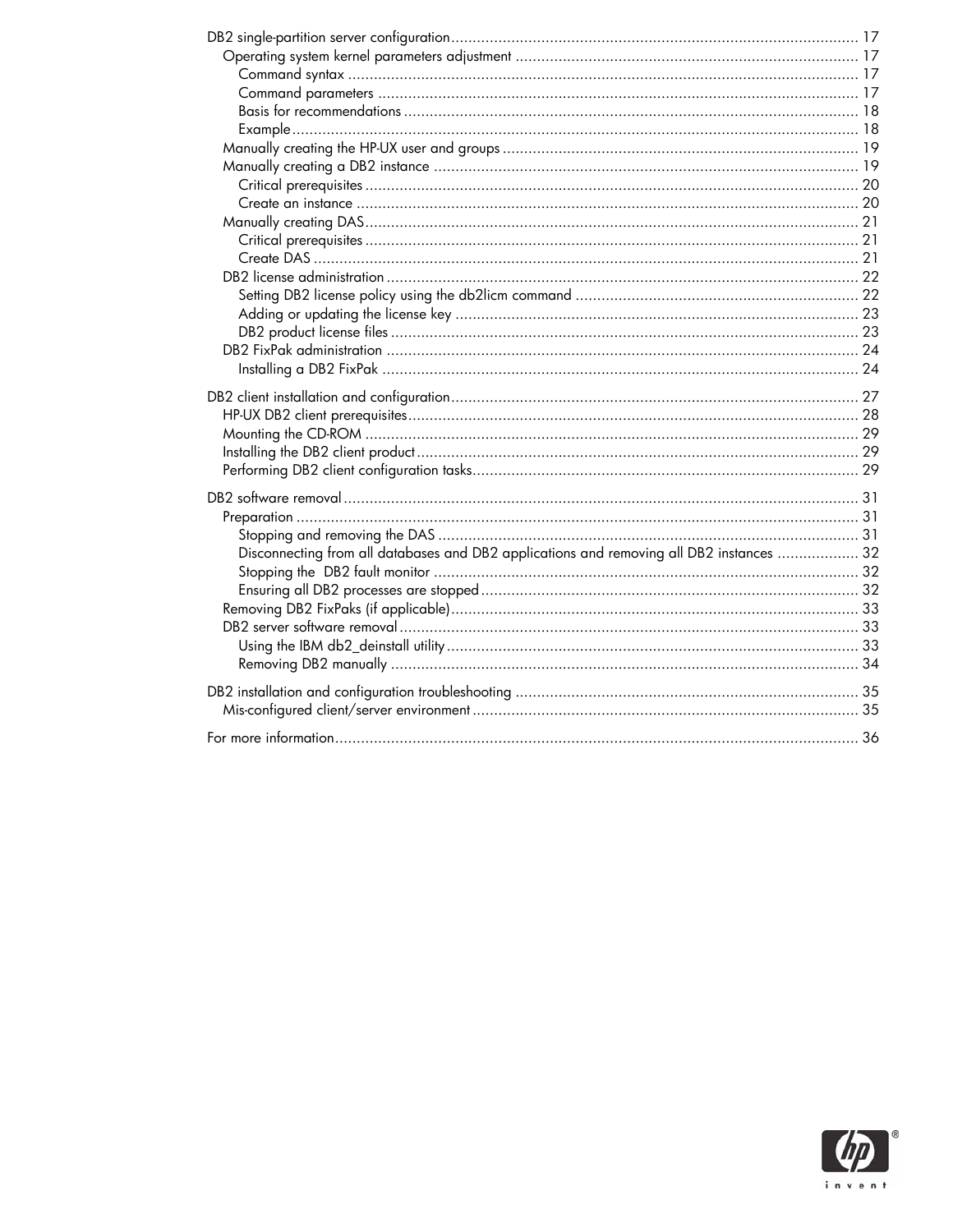# <span id="page-2-0"></span>Executive summary

As more robust market-leading solutions are being offered, it is becoming increasingly attractive for customers to consider higher-performing, lower-cost platforms, such as HP-UX on the Intel® Itanium® 2 Processor Family system architecture.

HP is committed to developing the HP Integrity server, an industry-leading UNIX® platform for enterprise applications. Running the HP-UX operating system and powered by Itanium 2 processors, the HP Integrity server delivers high performance, scalability, and reliability.

Itanium 2 Explicitly Parallel Instruction Computing (EPIC) processors provide greater instruction-level parallelism than Reduced Instruction Set Computer (RISC)- or Complex Instruction Set Computer (CISC)-based processors, offering advanced features like predication, speculation, and explicit parallelism. This new processor architecture has already achieved better price performance and more record-breaking performance results than other processor architectures.

The current versions of IBM DB2 Universal Database – Version 8.1 and Version 8.2 – are supported on HP-UX 11i v2 (HP-UX 11.23).

This white paper offers an instruction of the installation and configuration of a DB2 single-partition database on an HP Integrity server running HP-UX. The paper provides references to sources of additional information and then details an installation and configuration methodology. Information on installing and configuring a client to communicate with the DB2 server is also provided. The paper concludes with information on removing DB2 from the server and a brief troubleshooting section.

#### **Important:**

This white paper provides comprehensive, detailed instructions for the installation and general configuration of DB2 V8. However, before you follow these procedures HP highly recommends reviewing documentation supplied by IBM for the code being installed. These documents include install.txt, release.txt, and readme files under product and component directories on the DB2 installation CD. Alternatively, you can access these documents at [http://www-](http://www-306.ibm.com/software/data/db2/udb/support/manualsv8.html)[306.ibm.com/software/data/db2/udb/support/manualsv8.html.](http://www-306.ibm.com/software/data/db2/udb/support/manualsv8.html)

# Audience

This paper is aimed at DB2 database administrators and assumes a working knowledge of the following:

- DB2 installation and database administration
- HP-UX system and network administration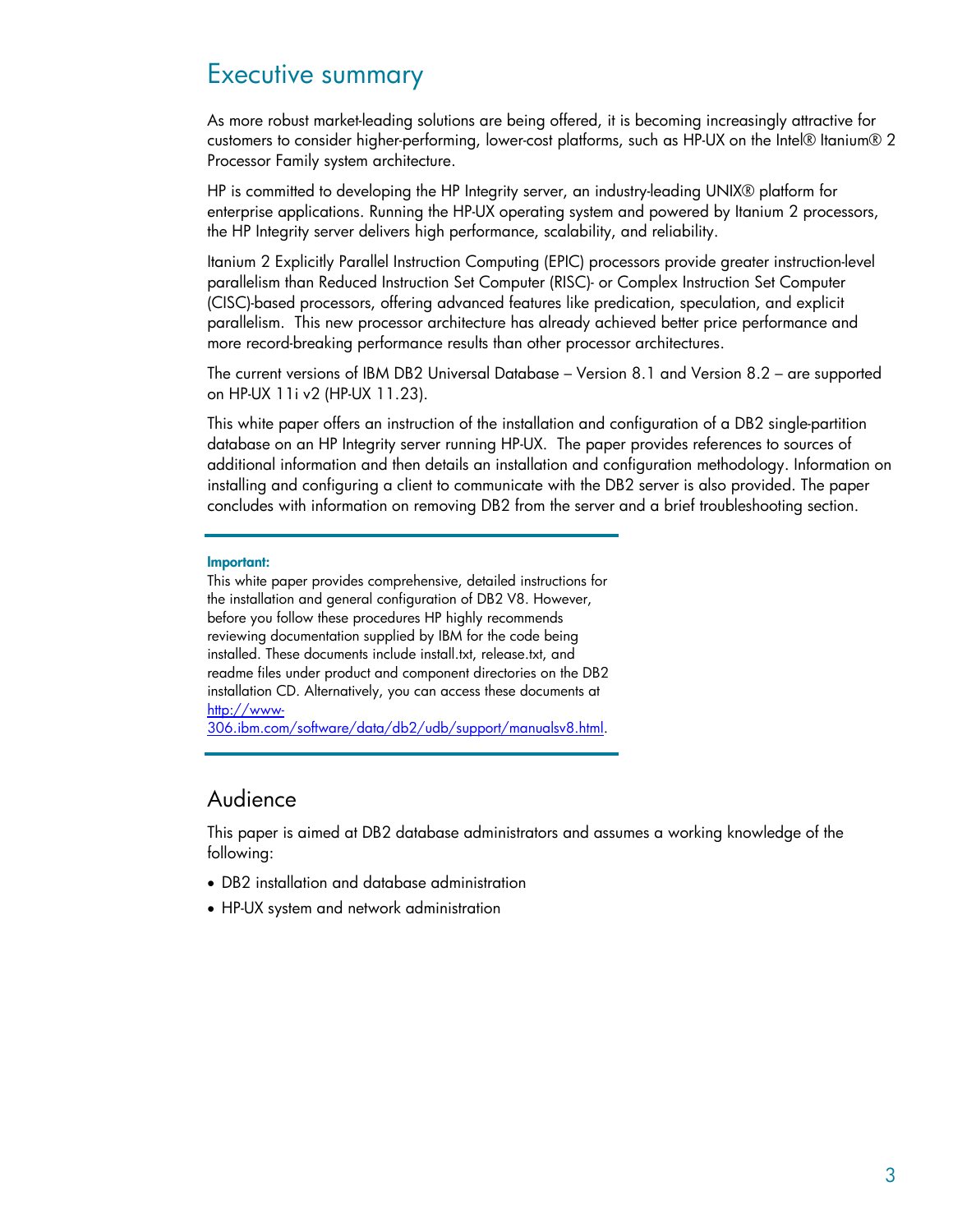# <span id="page-3-0"></span>**Terminology**

The following terminology is used in this paper:

| DB <sub>2</sub> | DB2 Enterprise Server Edition                                    |
|-----------------|------------------------------------------------------------------|
| HP-UX           | HP-UX 11i v2 or above, executing on an HP Integrity server       |
| db2inst1        | Username for the server database instance                        |
| dasusr1         | Username for the server DB2 Administration Server (DAS) instance |
| db2user         | Username for the client database instance                        |

# Sample commands

The implementation section of this paper uses sample commands to show how DB2 can be installed and configured.

#### **Important:**

The sample commands may need to be modified to meet the needs of your particular environment. The outputs of some sample commands may be environmentdependent.

Font styles are used to differentiate the various types of information that make up these commands, as follows:

| Information type         | Font style    |
|--------------------------|---------------|
| UNIX user                | Regular       |
| Command                  | <b>Bold</b>   |
| Text to edit             | <b>Bold</b>   |
| Output to command        | Regular       |
| Command or text variable | <b>Italic</b> |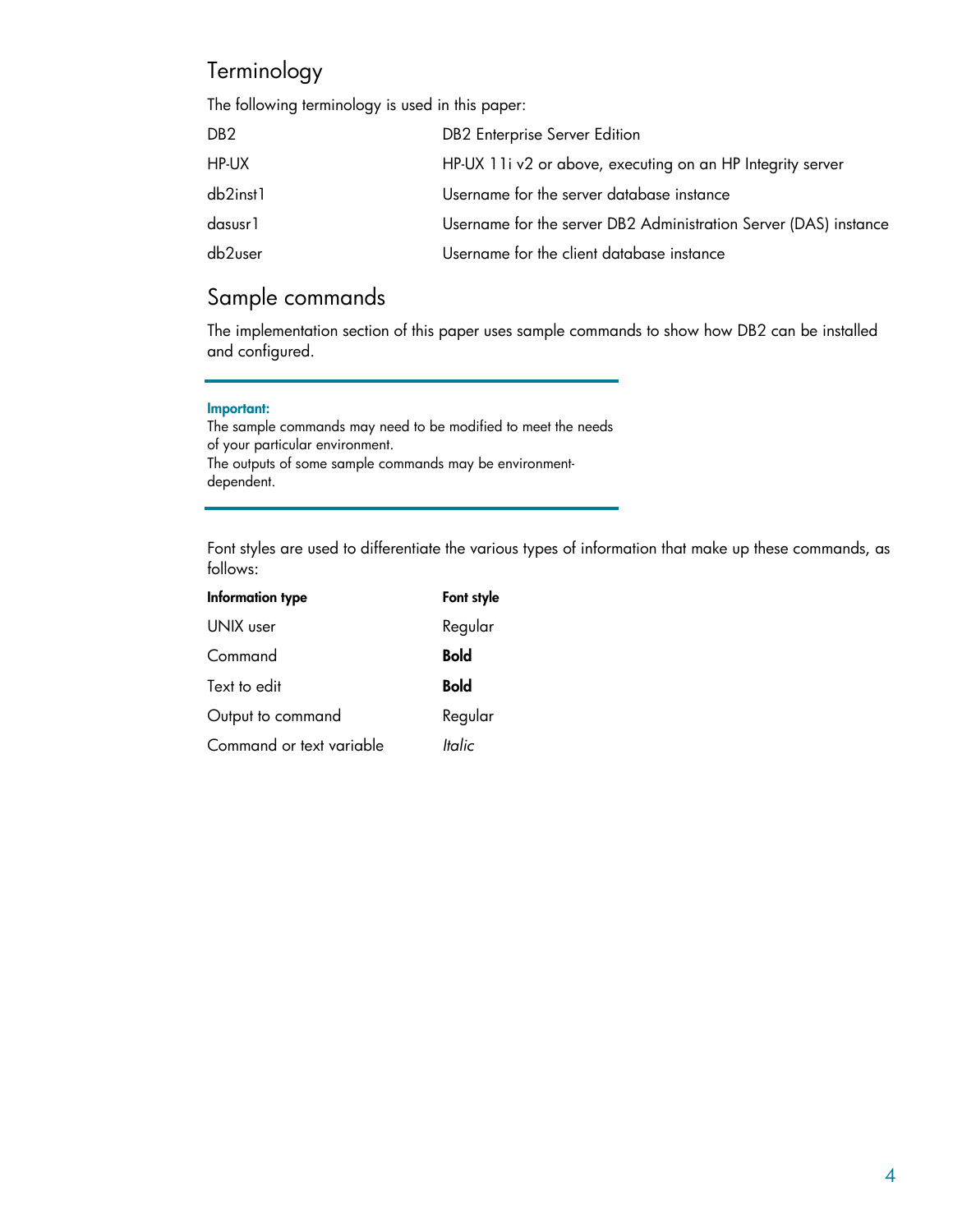# <span id="page-4-0"></span>Sources for additional information

The following documents can help you implement the latest DB2 installation and configuration procedures on HP Integrity servers running HP-UX.

# Installing DB2

The following documents can be helpful:

| Source                                      | Information                                                                                                                                                            |
|---------------------------------------------|------------------------------------------------------------------------------------------------------------------------------------------------------------------------|
| "Quick Beginnings for DB2 Servers"          | DB2 installation information                                                                                                                                           |
| "Installation and Configuration Supplement" | Supplemental installation information                                                                                                                                  |
| "Quick Beginnings for DB2 Clients"          | DB2 client installation information                                                                                                                                    |
| "Release Notes"                             | Product enhancements; installation, migration,<br>upgrade, and configuration information;<br>limitations; known problems and workarounds;<br>and documentation updates |

The above documents are available at [http://www-306.ibm.com/software/data/db2/udb/support/manualsv8.html.](http://www-306.ibm.com/software/data/db2/udb/support/manualsv8.html)

In addition, install.txt or install.htm files (supplied with your installation CD or tar files) provide prerequisite installation information for servers, clients, and related DB2 products.

# DB2 FixPaks

DB2 FixPaks for HP Integrity servers running HP-UX are available at<sup>[1](#page-4-1)</sup> <ftp://ftp.software.ibm.com/ps/products/db2/fixes/english-us/db2hpIA64v8/fixpak/>

# HP-UX patches

Patches for the HP-UX operating system are available at [http://www.itrc.hp.com/.](http://www.itrc.hp.com/)

# HP-UX documentation

Documentation for the HP-UX operating system is available at [http://www.docs.hp.com](http://www.docs.hp.com/).

# DB2 Information Center

IBM's DB2 Information Center provides general DB2 information, including the following:

- DB2 UDB version support for HP Integrity servers on HP-UX, FixPaks, and clients
- Instructions for a single-partition installation
- Installation requirements for a DB2 server on HP-UX
- Instructions for modifying HP-UX kernel parameters
- Information on Java™ SDK levels for DB2 UDB

You can access the DB2 Information Center at <http://publib.boulder.ibm.com/infocenter/db2help/index.jsp>.

-

<span id="page-4-1"></span><sup>&</sup>lt;sup>1</sup> IBM anonymous FTP server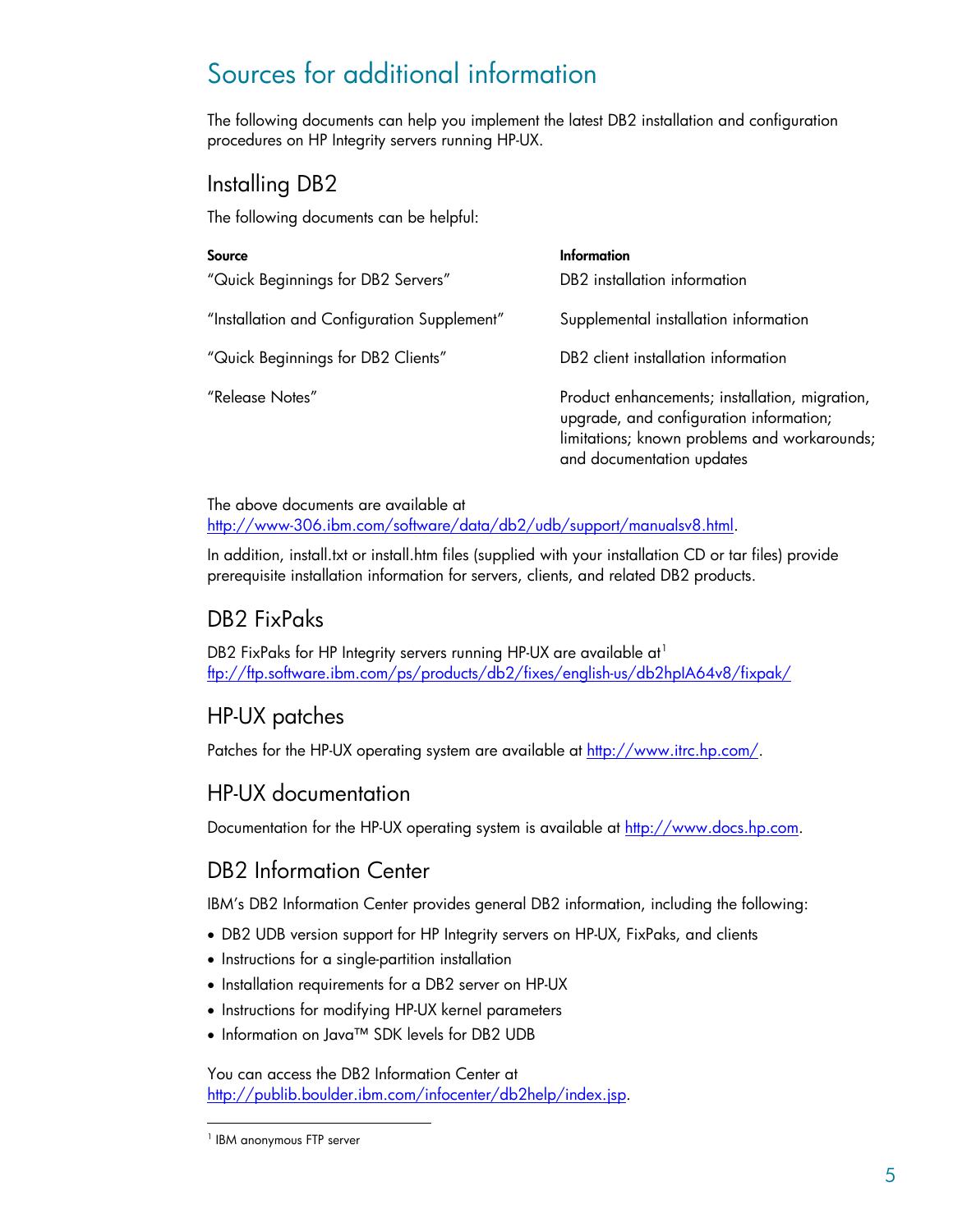# <span id="page-5-0"></span>DB2 migration to an HP Integrity server platform

The migration of a DB2 database from an HP-UX PA-RISC platform to HP Integrity is discussed in a white paper called, "HP-UX HP 9000 Transition Strategies for DB2."

This paper is available at [http://h21007.www2.hp.com/dspp/files/unprotected/database/T-ISV-PA-](http://h21007.www2.hp.com/dspp/files/unprotected/database/T-ISV-PA-Integrity-Transition-strategies-DB2-1.0.pdf)[Integrity-Transition-strategies-DB2-1.0.pdf](http://h21007.www2.hp.com/dspp/files/unprotected/database/T-ISV-PA-Integrity-Transition-strategies-DB2-1.0.pdf)

# DB2 Installation Kit for HP-UX Integrity

A trial version of the DB2 installation kit for HP Integrity servers on HP-UX is available at [http://www-306.ibm.com/software/data.](http://www-306.ibm.com/software/data)

Click on **[Trials and betas](http://www14.software.ibm.com/webapp/download/brand.jsp?b=DB2%20Information%20Management)** and search for **DB2 on HP-UX**. You are required to register with the site and sign in before proceeding to the download page.

For HP Integrity servers on HP-UX, the kit is named

DB2\_V82\_ESE\_HPI\_3264\_\*.tar

where \* depends on your language selection. File size is between 619 and 651 MB.

# DB2 single-partition server installation

After addressing some general prerequisites, you are ready to start the four-stage process for installing your DB2 single-partition server.

# General prerequisites

Before installing DB2, address the following prerequisites:

- Verify that the operating system and hardware are functioning correctly.
- Check the system log file (/var/adm/syslog) for any errors.
- Make sure all disk subsystem components to be used by DB2 are functioning correctly.

# Installation

The process for performing a DB2 single-partition server installation is documented in the "Quick Beginnings for DB2 Servers" manual and on the DB2 Information Center website at <http://publib.boulder.ibm.com/infocenter/db2help/index.jsp>->DB2 Universal Database->Singlepartition installation (UNIX).

There are four stages to installing DB2 Enterprise Server Edition in a single-partition database. These stages are:

- 1. Review DB2 product prerequisites
- 2. Mount the DB2 product CD-ROM
- 3. Modify kernel parameters
- 4. Install the DB2 product

Detailed explanations of these stages follow.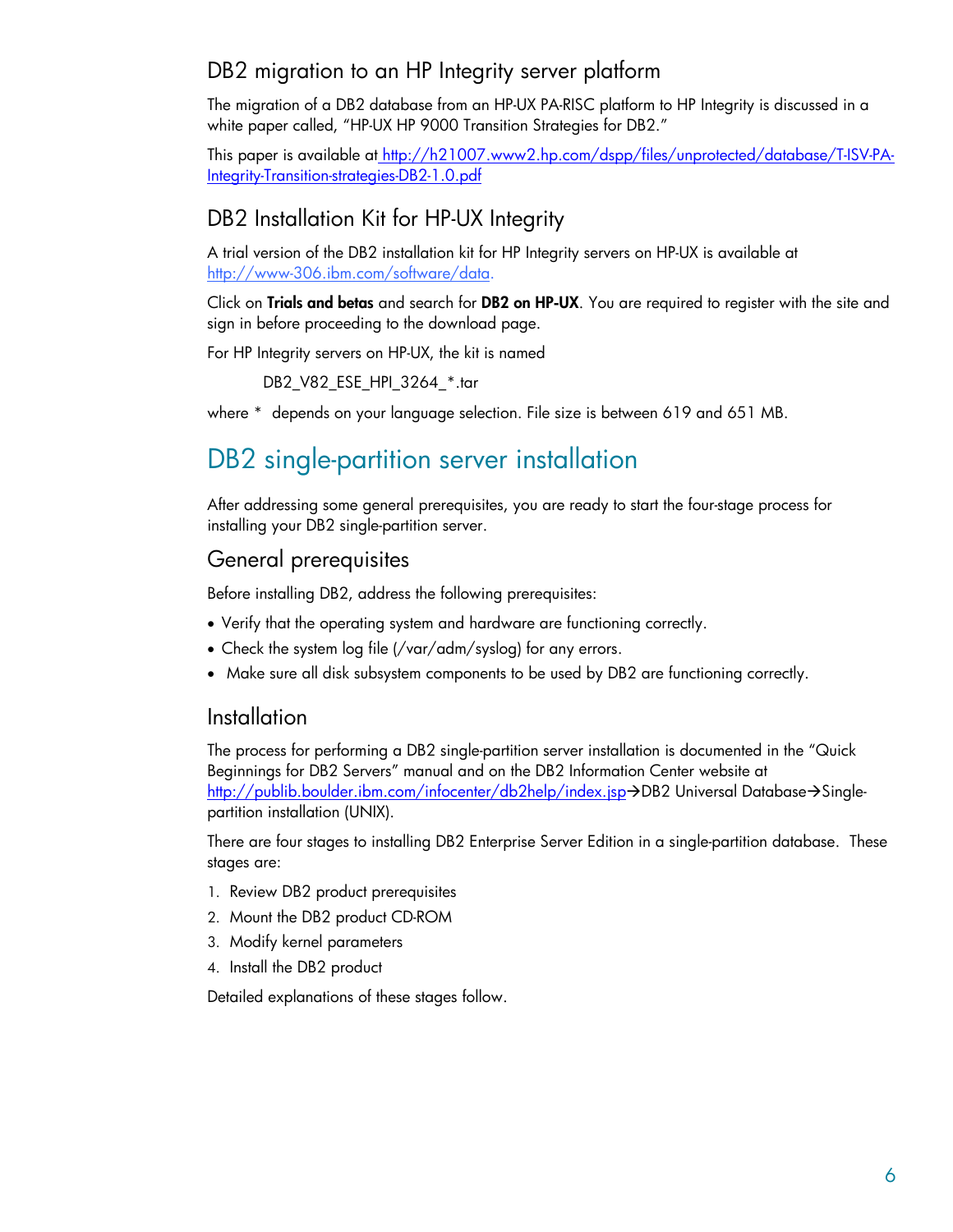# <span id="page-6-0"></span>Review DB2 product prerequisites

Prerequisites for disk, memory, Java, the operating system, the browser, communications, DAS, and NAS are outlined; sources of additional information are suggested.

### More information

You should review the following information:

"Installation requirements for DB2 servers (HP-UX)" section of the "Quick Beginnings for DB2 Servers" manual, and DB2 Information Center website

#### **Source Information**

- Hardware, operating system, software, communications, and DAS requirements
- NFS installation support
- Modifying HP-UX kernel parameters
- Installing the appropriate-level Software Development Kit (SDK) for DB2 Control Center
- Creating and running a Java application, including stored procedures and user-defined functions

The doc subdirectory of the DB2 product CD-ROM

• DB2 product requisites for HP Integrity servers on HP-UX Supplemental installation information

Note: A web browser – such as Mozilla, provided with HP-UX – is required to view the installation notes in HTML format (install.htm).

# Summary of prerequisites

The prerequisites outlined here were valid when this white paper was published; however, HP recommends that you reference the above documents to obtain up-to-date information.

#### **Disk requirements**

Disk requirements for the installation vary based on your particular environment and whether you are installing the DB2 server or client.

If you are using a file system for database storage, you should enable Large File Support – by default, the file system will only be able to accommodate files of 4 GB or less.

Since DB2 installs into the file system /opt, you should ensure there is sufficient space in the file system before proceeding with the installation. The exact amount of space required depends on the file system being used and the type of installation performed. To help you determine the space you need, the DB2 Enterprise Server Edition setup wizard provides dynamically-created size estimates based on installation type and component selection, as shown in Table 1.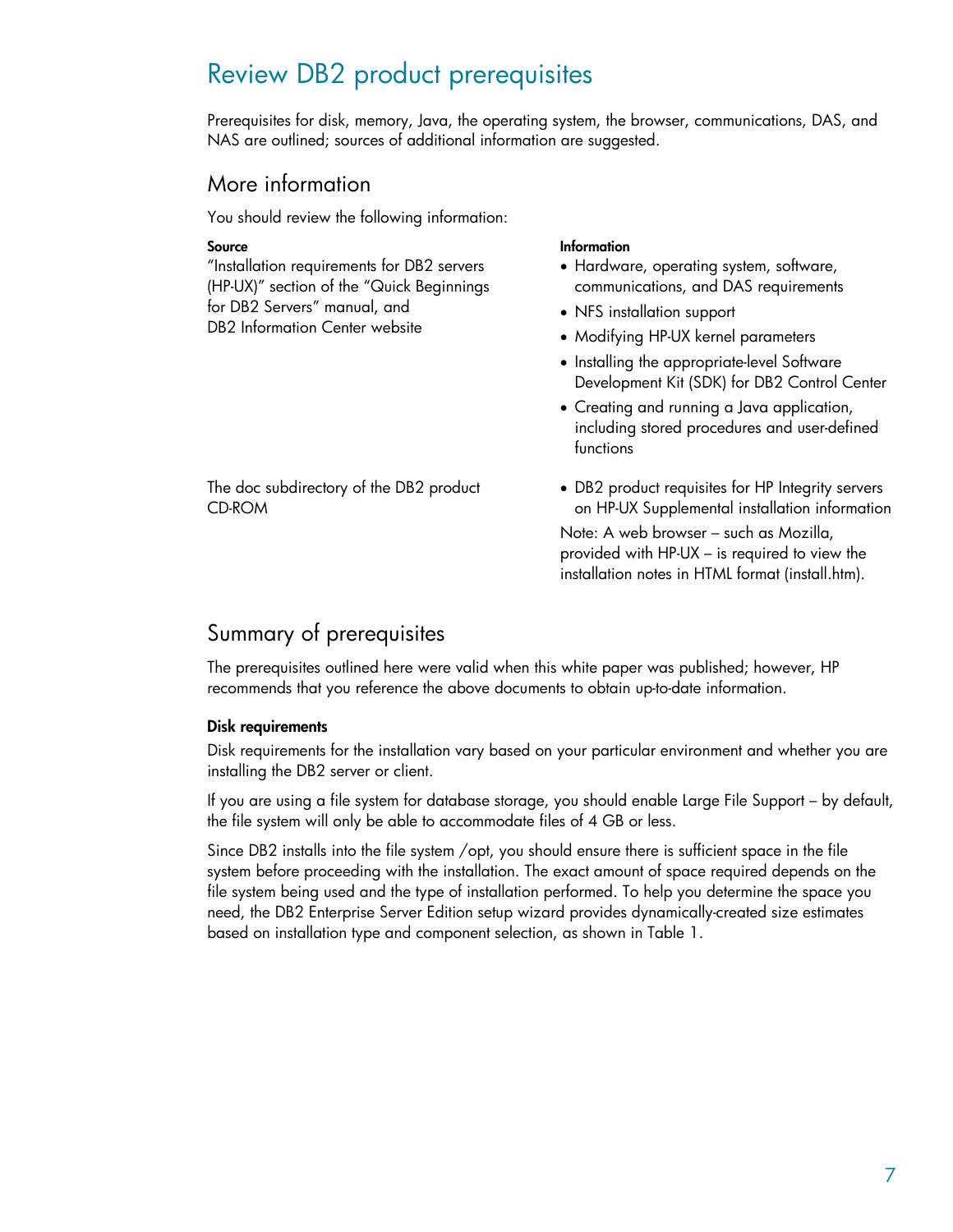<span id="page-7-0"></span>**Table 1**: Space requirements calculated by the setup wizard

| <b>Installation type</b> | Space required | <b>Components installed</b>                                                                                                                      |
|--------------------------|----------------|--------------------------------------------------------------------------------------------------------------------------------------------------|
| Typical                  | $820 - 990$ MB | DB2 is installed with most features and functionality, including<br>graphical tools such as Control Center and Configuration<br>Assistant.       |
| Compact                  | $760 - 920$ MB | Basic DB2 features and functions are installed. The installation<br>does not include graphical tools or federated access to IBM<br>data sources. |
| Custom                   | $760 - 960$ MB | You select the features you wish to install.                                                                                                     |

Remember to include sufficient disk space for other software, communication products, and documentation.

#### **Note:**

Documentation for DB2 V8 is provided on CD-ROMs.

#### **Note:**

If software is downloaded from a website and decompressed, the temporary disk space required may be up to two or three times the size of the installed DB2 software.

2 GB of temporary storage is usually sufficient for a full installation of DB2 Enterprise Edition.

#### **Memory requirements**

The following memory requirements apply to a DB2 installation:

- 256 MB of RAM minimum
- 512 MB of RAM memory is recommended if you are using graphical tools
- To benefit from 64-bit addressing, at least 4 GB is required
- An additional 16 MB of RAM is required for every five client connections
- Additional memory is required to improve performance if other software is running on your system.

#### **Java requirements**

#### **Important:**

Java is not required unless the system is using Graphical User Interfaces (GUIs) or remote support via DAS.

Java Run Time Environment (RTE) 1.4.1 is installed with HP-UX 11.23 (RTE 1.4.2.07 is installed with HP-UX 11.23 0505). Java support that comes with the DB2 code on the same CD will not be installed during the installation process.

If you wish to install a different version of Java, you can obtain assistance from the HP website, <http://www.hp.com/go/java>. Note that SDK/RTE 1.4 or later is required if you intend to create 64 bit instances; SDK/RTE 1.4 is required to run 64-bit Java applications.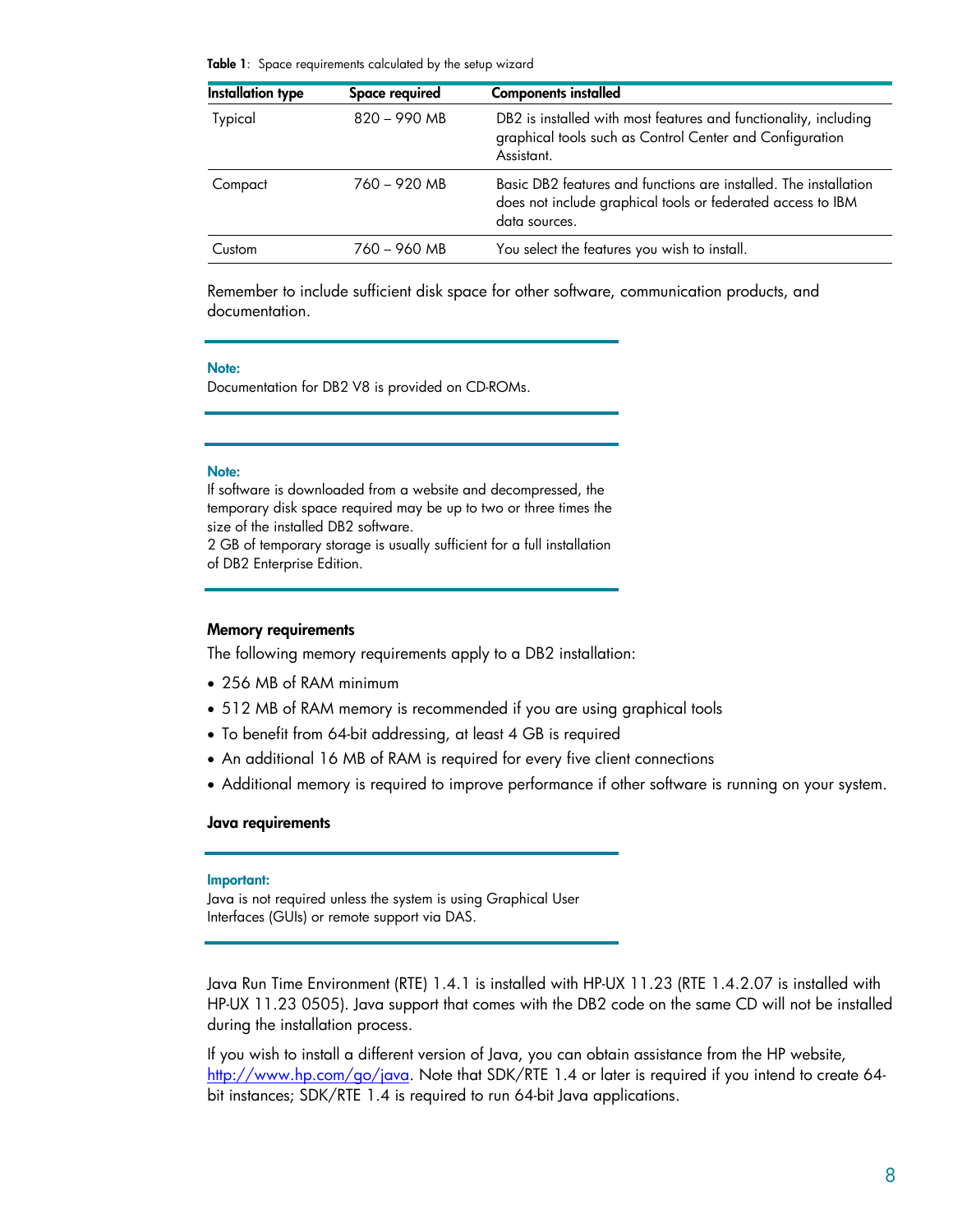<span id="page-8-0"></span>To review required patches for Java SDK or RTE, visit [http://www.hp.com/products1/unix/java/patches/index.html.](http://www.hp.com/products1/unix/java/patches/index.html)

#### **Operating system requirements**

Up-to-date operating system information can be found at [http://www.ibm.com/software/data/db2/udb/sysreqs.html.](http://www.ibm.com/software/data/db2/udb/sysreqs.html)

DB2 Workgroup Server Edition (single-partition database environments only) and DB2 Enterprise Server Edition (single-partition and partitioned database environments) can run on HP-UX Version 11i v2 (B.11.23) for Itanium-based systems. The operating system patches listed in Table 2 are required.

**Table 2**: Required operating system patches (at the time of publication)

| <b>DB2</b> version   | <b>Operating system patches</b> |
|----------------------|---------------------------------|
| $8.1.4 - 8.1.6$      | <b>PHKL 30065</b>               |
| 8.1.7, 8.2, or 8.2.2 | <b>PHKL 30065</b>               |
|                      | PHSS 30230                      |
|                      | PHSS 31086                      |

To check on whether these operating system patches have been installed, use the **swlist** utility to obtain a list of all the software currently installed on your system. This utility also indicates the version of HP-UX and identifies all installed patches.

If the patches shown in Table 2 have not been installed (or if you wish to confirm that these are still the latest requirements), visit <http://www1.itrc.hp.com/service/index.html> to download the latest. Note that these patches may have been superseded by the latest ones.

For updated operating system requirements, check the DB2 Information Center at <http://publib.boulder.ibm.com/infocenter/db2help/index.jsp>. Review **Installing->Database** systems→DB2 Universal Database for Linux, UNIX and Windows→DB2 servers→DB2 UDB Enterprise **Server Edition (non-partitioned)→HP-UX** for updated requirements.

#### **Browser requirements**

Mozilla Version 1.0 or greater is required to view online help.

Mozilla is one of the operating system modules installed with HP-UX – Mozilla Version 1.6 is installed with HP-UX 11.23 0505.

You may wish to update to the latest version of Mozilla to take advantage of security enhancements.

#### **Communication requirements**

IBM Advanced Program-to-Program Communication (APPC) protocol or Transmission Control Protocol/Internet Protocol (TCP/IP) is required. TCP/IP is only needed for remote database administration.

The use of APPC requires additional software to be installed. For more information, refer to your IBM documentation.

#### **Note:**

64-bit HP Integrity/HP-UX server platforms running DB2 Version 8 do not support 64-bit DB2 Version 7 local applications.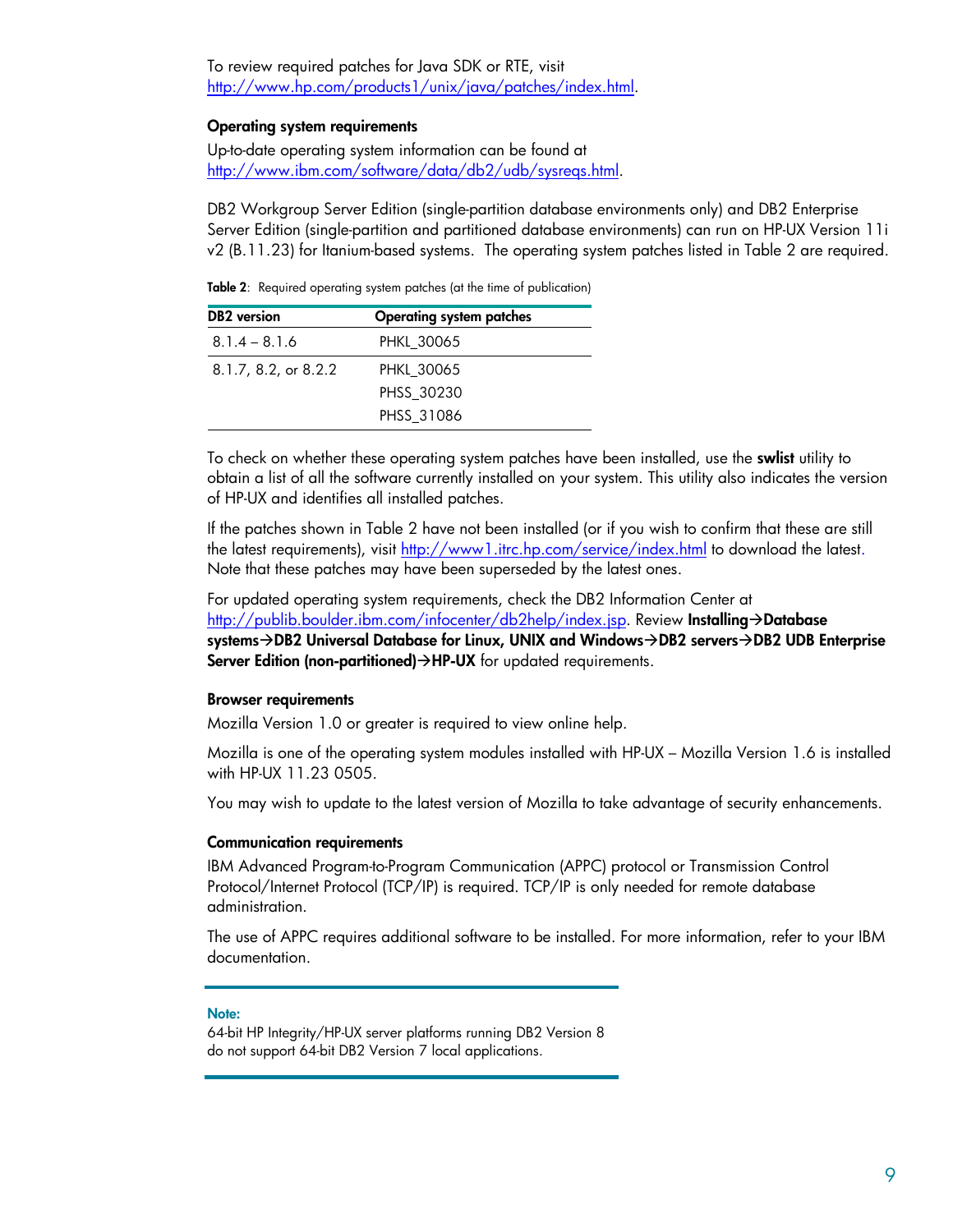#### <span id="page-9-0"></span>**DAS requirements**

A DAS must be created for Control Center and Task Center to work properly. Each DAS must be created under a user ID, just like an instance.

For more information, refer to your IBM documentation.

#### **NFS recommendations**

Installing DB2 code on Network File System (NFS) can cause problems that are difficult to diagnose. As a result, HP recommends always installing DB2 code locally.

While the installation image (a tar file or CD-ROM) can, however, be placed on an NFS-mounted device for use during the installation process, installed code should always be written to the /opt/IBM/db2/V8.1 directory on the local server.

#### **Important:**

The installation of DB2 on a NFS-mounted device is not currently supported.

Take care when installing code from a remote, NFS-mounted device. NFS can squash your root directory and deprive it of some privileges. By default, root Set User ID (SUID) executables are denied access to NFS-mounted directories. To enable access, turn off root-squash on the NSF server.

# Mount the DB2 product CD/DVD-ROM

Use the following procedure to mount a DVD-ROM (or CD-ROM) on HP-UX 11i v2 (B.11.23):

- 1. Log in as root.
- 2. Insert the CD or DVD media into the DVD-ROM drive and wait for the drive's busy light to stop blinking.
- 3. Find the CD or DVD-ROM device file name using the following command:

#### root# **ioscan -fnC disk | more**

You should see a display similar to the following:

 disk 0 0/0/2/0.0.0.0 sdisk CLAIMED DEVICE TEAC DV-28E-B /dev/dsk/c0t0d0 /dev/rdsk/c0t0d0

In this example, the device name is /dev/dsk/c0t0d0.

4. Create the mount point under root(/):

#### root# **mkdir /dvdrom**

5. Mount the CD or DVD onto the new directory as a file system. For example, the following command mounts the /dev/dsk/c0t0d0 device as the /dvdrom directory:

#### root# **mount /dev/dsk/c0t0d0 /dvdrom**

To assess available disk space and file systems, and to check if the CD-ROM is mounted, enter the following command:

root#  $\mathbf{b}$ **df**  $-\mathbf{i}$ 

The above command provides a listing of mounted file systems and data, and specifies the amount of disk capacity used and the amount currently available.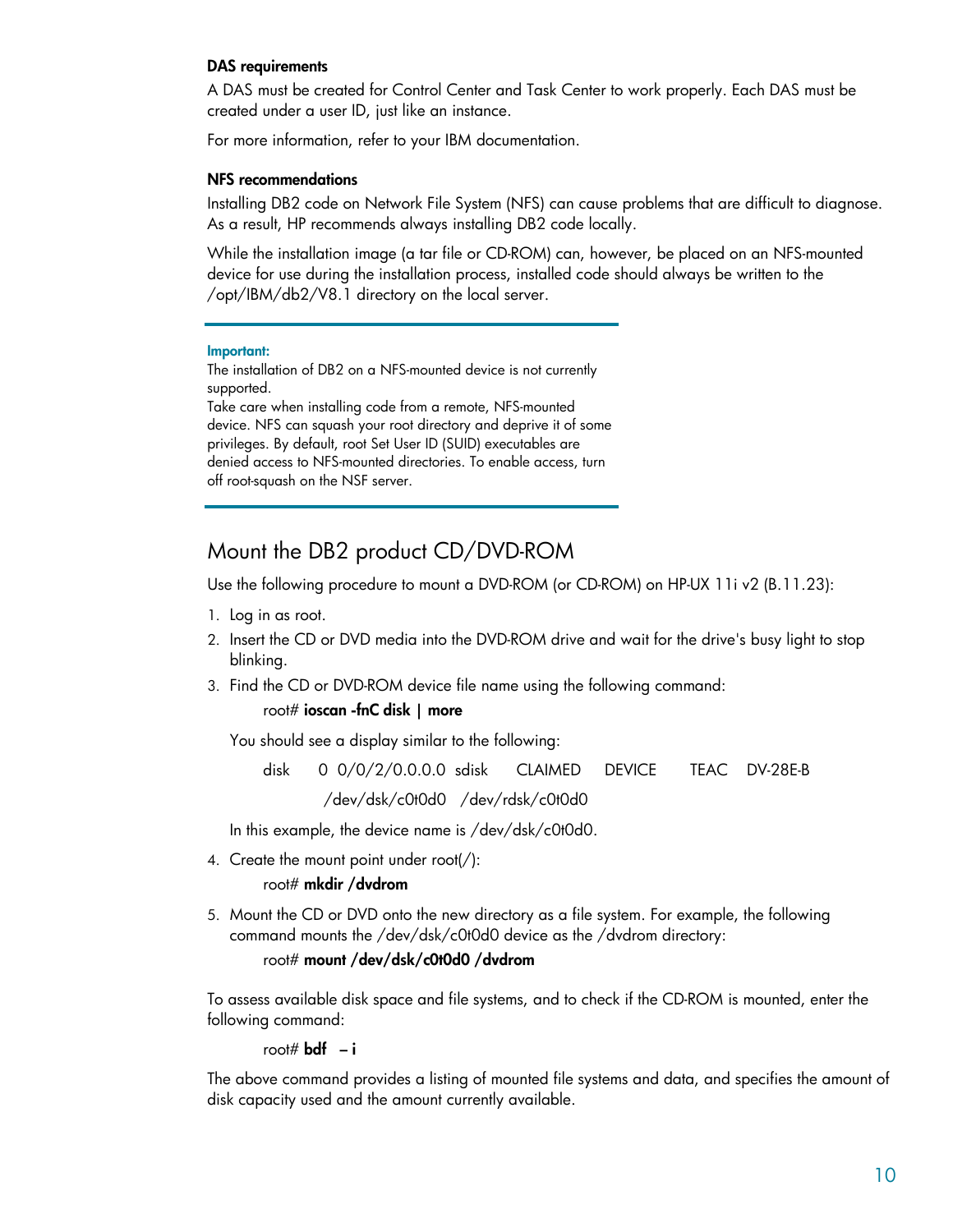#### <span id="page-10-0"></span>**Distributing the DB2 Installation Kit to other servers**

Storing a local disk copy of a DB2 CD image on a NFS shared file system allows you to subsequently install DB2 on multiple machines in parallel using a response file. To make a local copy of a DB2 image enter the following two commands:

 root# **mkdir** */home/db2inst1/db2cdrom* root# **cp -R** */cdrom /home/db2inst1/db2cdrom* 

#### **Note:**

Installing DB2 in parallel is much faster than installing DB2 on each machine separately from a mounted CD-ROM. However, installing from a CD-ROM is the only option if insufficient disk space is available on a machine.

# Modify HP-UX kernel parameters

Proper kernel configuration is critical for the following:

- Successful creation of DB2 instances
- System performance
- Database performance

IBM recommends that you run the **db2osconf** command for DB2 UDB 64-bit on HP-UX to list kernel parameters recommended for your system.

Instructions for modifying HP-UX kernel parameters are documented in the following sources:

- In the "Quick Beginnings for DB2 Servers" manual under "Modifying kernel parameters (HP-UX)"
- On the DB2 Information Center under "Modifying kernel parameters (HP-UX);" navigate to the following URL:

<http://publib.boulder.ibm.com/infocenter/db2help/index.jsp>-> Installing->Database systems->DB2 Universal Database for Linux, UNIX and Windows->DB2 servers->DB2 UDB Enterprise Server Edition (non-partitioned)→HP-UX →Modifying kernel parameters

A DB2 installation is required before executing the **db2osconf** command.

If your DB2 installation requires the creation of a db2 instance (such as a demo database or the creation of a DAS instance), you may need to change certain kernel parameters before creating these databases.

You can use the following sample output from **db2osconf** on an HP Integrity server as a reference:

 root# **db2osconf** \*\*\*\*\*\*\*\*\*\*\*\*\*\*\*\*\*\*\* System Resources \*\*\*\*\*\*\*\*\*\*\*\*\*\*\*\*\*\*\*\*\*\*\* Physical RAM ==> 68703363072 Number of CPUS ==> 1 System Scale Factor ==> 2048.00 \* Recommended HP-UX Kernel Parameters Based on this System \* nproc ==> 2064 maxuprc ==> 688 maxfiles ==> 1024 nflocks ==> 4096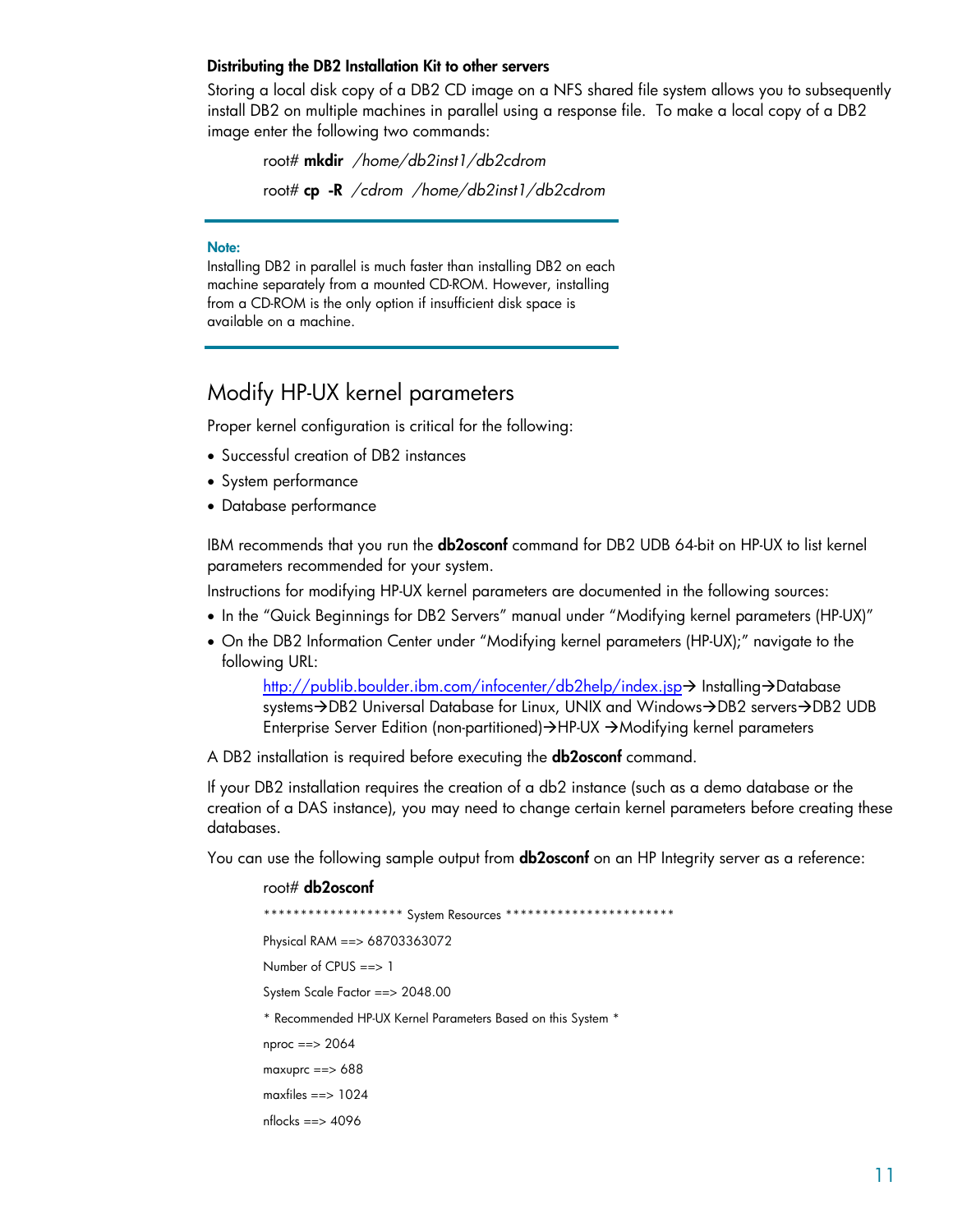```
 ninode ==> 2867 
 nfile ==> 11469 
 msgseg ==> 32767 
 msgmnb ==> 65535 
 msgmax ==> 65535 
msgtql == 1638
msgmap == 1640
 msgmni ==> 1638 
msgssz == > 32 semmns ==> 4097 
 semmni ==> 2048 
 semmnu ==> 2048 
 shmmax ==> 61833026765 
 shmmni ==> 2048 
 maxdsiz_64bit ==> 1900000000 
 ****** Please Change the Following in the Given Order ****** 
 Your system has sufficient values for kernel parameters. 
 No changes are necessary.
```
#### **Important:**

The *msgmax* parameter must be set to 65535. The *msgseg* parameter must be set no higher than 32767. The *shmmax* parameter should be set to 134217728 or 90% of the physical memory (in bytes), whichever is higher.

Use either **kcweb** or the **kctune** utility to change the values of these parameters.

#### **Note:**

The first step should be to set static parameters, which requires a reboot for the changes to take effect. Following the reboot, dynamic parameters should be set.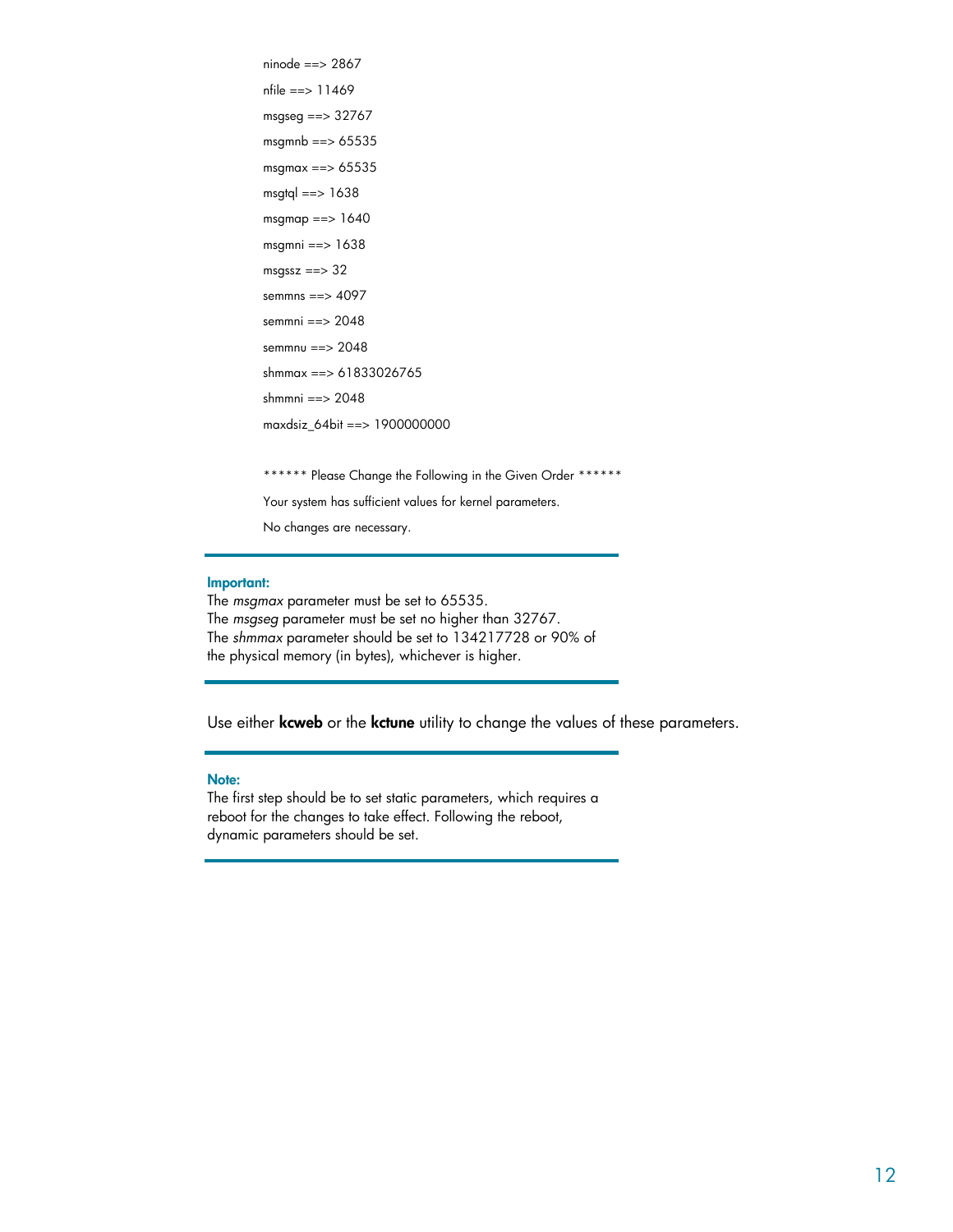# <span id="page-12-0"></span>Install the DB2 server product

Installing the DB2 server product requires planning and the selection of a suitable installation method.

#### **Installation planning**

Before installing the database software and major database objects (such as database instances and directories for database containers), you should first plan and specify the overall structure of the database environment. Consider the following:

• **Installation directory structures** (home, symbolic links)

Whether the DB2 installation is automated or manual, it is very useful to determine up front the location and structure of the home and installation directories.

• **Home directory**

The home directory could be as simple as /home/db2instx, where db2instx is the directory for the instance owner being created. Alternatively, the home directory could reflect existing corporate security, database administration, and naming standards. In either case the directory must belong to the instance owner.

• **Standard object names** (hostname, IP, instance/database, users/groups, passwords)

To ensure that all required objects are correctly identified, named, and available before the installation, their names should be verified and approved by respective system and database administrators. This is particularly important in order to avoid duplicates; meet corporate standards and security administration guidelines; and contribute to the smooth configuration of client server connectivity.

• **DB2 users and groups**

Whichever installation method you select, before installing DB2 you can manually create HP-UX users and groups for DB2.

The *db2setup* installation method can create HP-UX users and groups automatically if you elect to do so. Alternatively, HP-UX DB2 users and groups can be created using the **sam** utility or, as user root, by running the following sample commands:

– Creating UNIX groups on HP-UX

root# **groupadd** *–d 901 db2iadm1* 

root# **groupadd** *–d 801 db2fadm1*

root# **groupadd** *–d 701 dasadmgp* 

– Creating UNIX users for each group

 root# **useradd** *-g db2iadm1 -d /home/db2instl -m db2inst1* root# **useradd** *-g db2fadm1 -d /home/db2fenc1 -m db2fenc1* root# **useradd** *-g dasadmgp -d /home/dasusr1 -m dasusr1* 

You must run command **passwd** to set passwords for these users.

#### **Note:**

For HP-UX trusted systems, make sure that database das and instance user passwords contain at least one digit; for example, db2inst1 / pas2word.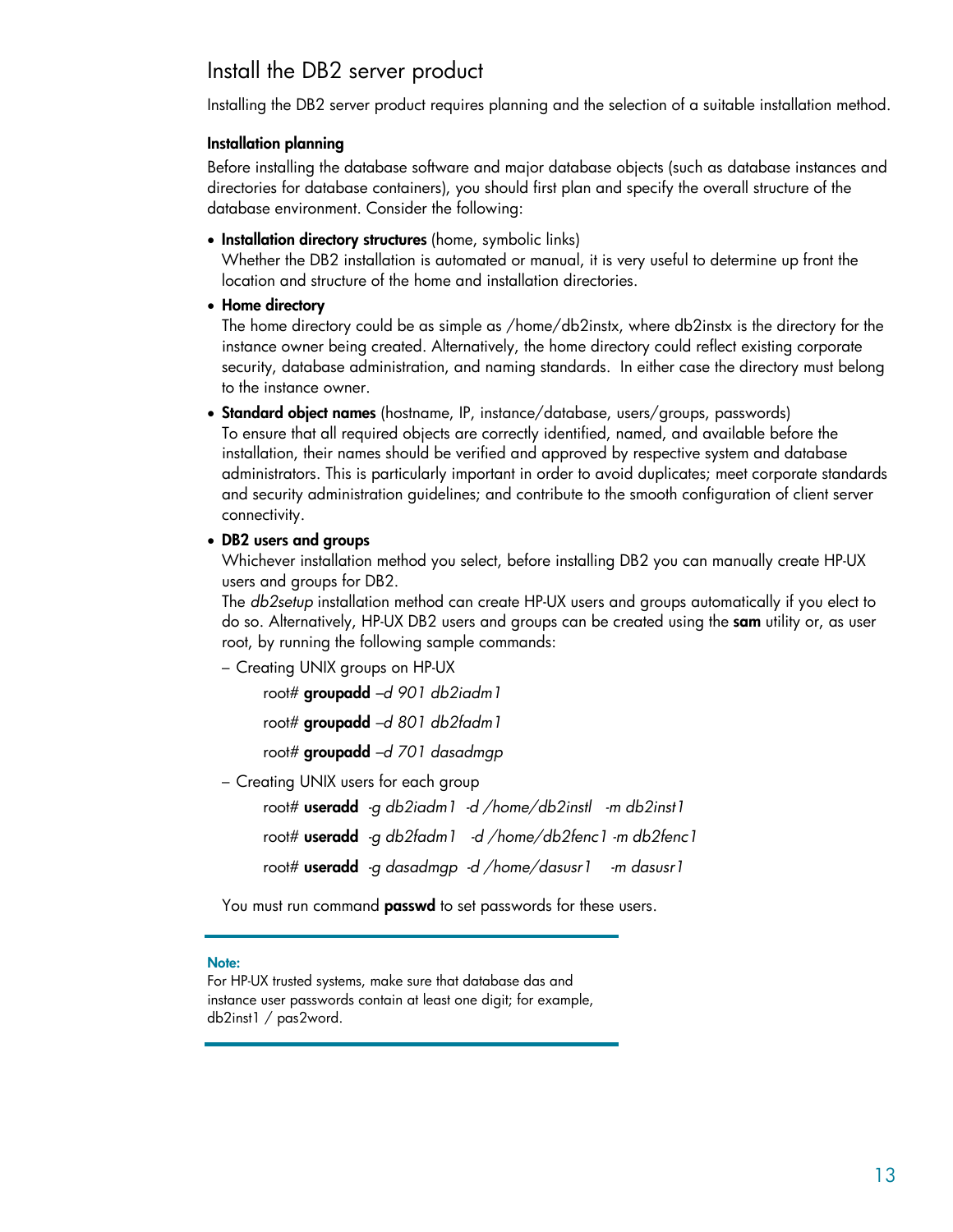#### <span id="page-13-0"></span>• **Special directories**

Consider creating the following directories for the database images and the critical system patches:

- db2cdrom CD-ROM directory on disk
- depot for patch management
- database for data

You must create directories for patches and other software that you need to install, including a directory for DB2 FixPaks. Note that a typical FixPak is several hundred MBs in size; operating system patches are usually a few tens of MBs.

You can store all downloaded files in a single directory or separate them.

You must also create a depot directory for new HP-UX software and patches. The default directory for a depot is /var/spool/sw.

#### **Note:**

The system /tmp directory may be refreshed on a reboot; as a result, the contents of this directory can never be guaranteed.

In addition, you may wish to create the directory structure for the actual databases. It is important to separate directories that contain data from log files and temporary tablespaces; typically, indexes are also maintained in separate directories. Furthermore, to simplify management, the directory where log files are archived should have a separate path from the location of the active log files.

#### **Selecting a suitable DB2 installation method**

The following methods are available for installing DB2 on HP Integrity servers running HP-UX:

- **DB2 Setup** wizard this GUI-based installer performs initial setup and configuration tasks, providing an easy way to install DB2
- **db2\_install** script this text-based installer (in English only) installs all DB2 components after you provide a DB2 product keyword; **db2\_install** does not include DB2 configuration tasks (such as creating HP-UX users and groups, a DB2 instance, or a demo database)
- Response file installation a DB2 installation is performed using a response file that contains setup and configuration information
- Native installation tool (such as the HP **swinstall** utility) this method does not offer the same level of automation as either the **DB2 Setup** wizard utility or **db2\_install** script. However, **swinstall** is the only option for installing DB2 into a directory other than /opt/IBM/db2/V8.1. The install directory, where code will be physically stored, is specified during the installation process. Finally, you must define the soft (symbolic) links between the specified install directory and the IBM's standard /opt/IBM/db2/V8.1/ directories to make the DB2 installation work.

#### **Note:**

Since **swinstall** may require a lot of manual setup and configuration, HP does not recommend this method when installing DB2.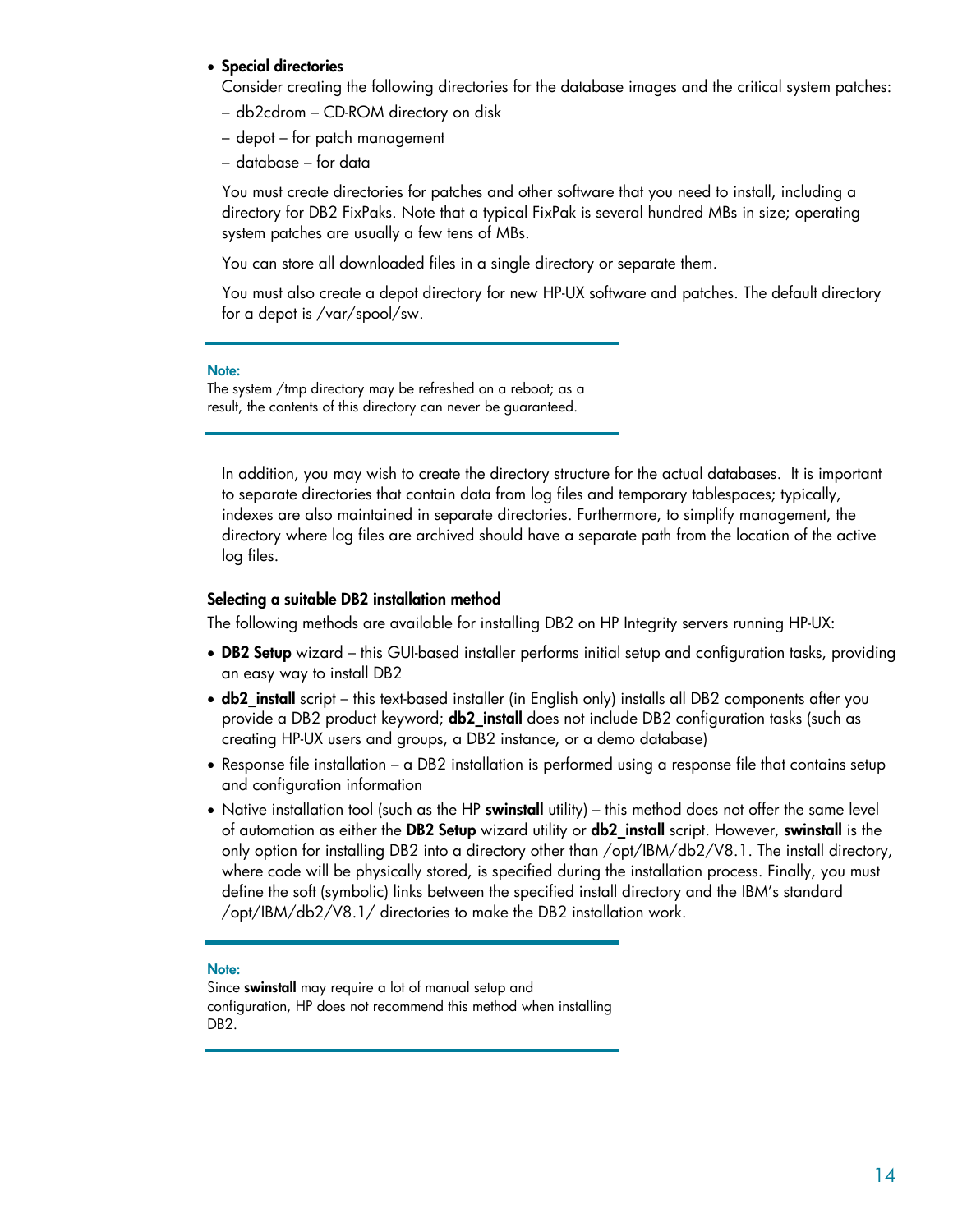#### <span id="page-14-0"></span>**Note:**

Unless you have adjusted HP-UX kernel parameters to meet the minimum requirements for instance creation, you should use the **db2\_install** script to install DB2.

The **DB2 Setup** and **db2\_install** methods are described below. The use of response files and native installation tools are described in the "IBM DB2 Installation and Configuration Supplement" manual.

#### **Using the DB2 Setup wizard**

An automated installation using the **DB2 Setup** wizard (db2setup) is the most reliable and preferred method. With **db2setup**, DB2 creates instance and DAS users and groups, creates DAS and instance processes, and configures communications, making the new DB2 environment ready to work "out-ofthe-box".

#### **Note:**

The **db2setup** wizard requires X Window software on the machine from which you run the installation. To ensure it is enabled, you should use the following sample command to export your display: root# **export DISPLAY**=*<terminal\_IP\_address>:0.0* 

If Network Information System (NIS), NIS+, or another security package is used in your environment, you must manually create the required DB2 users before installing code with the **db2setup** wizard.

DB2 is installed into the /opt/IBM/db2/V8.1/ directory by default.

The **db2setup** utility is included in the root of the installation image disk. Enter the following commands to start the installation:

root# **cd /cdrom**

root# **./db2setup** 

#### **Note:**

If necessary, use the following parameters:

*-t trace\_file* (traces the installation process in a detailed trace file)

*-l log\_file* (logs the installation process in a log file)

An interactive session provides the user with prompts for a number of different choices and configuration settings to the target DB2 environment. These prompts include:

- Database partitioning scheme select the single-partition database option.
- Language -- specify the preferred language and message code defaults
- Required products select "Tools Database" so that jobs can be scheduled either locally or remotely.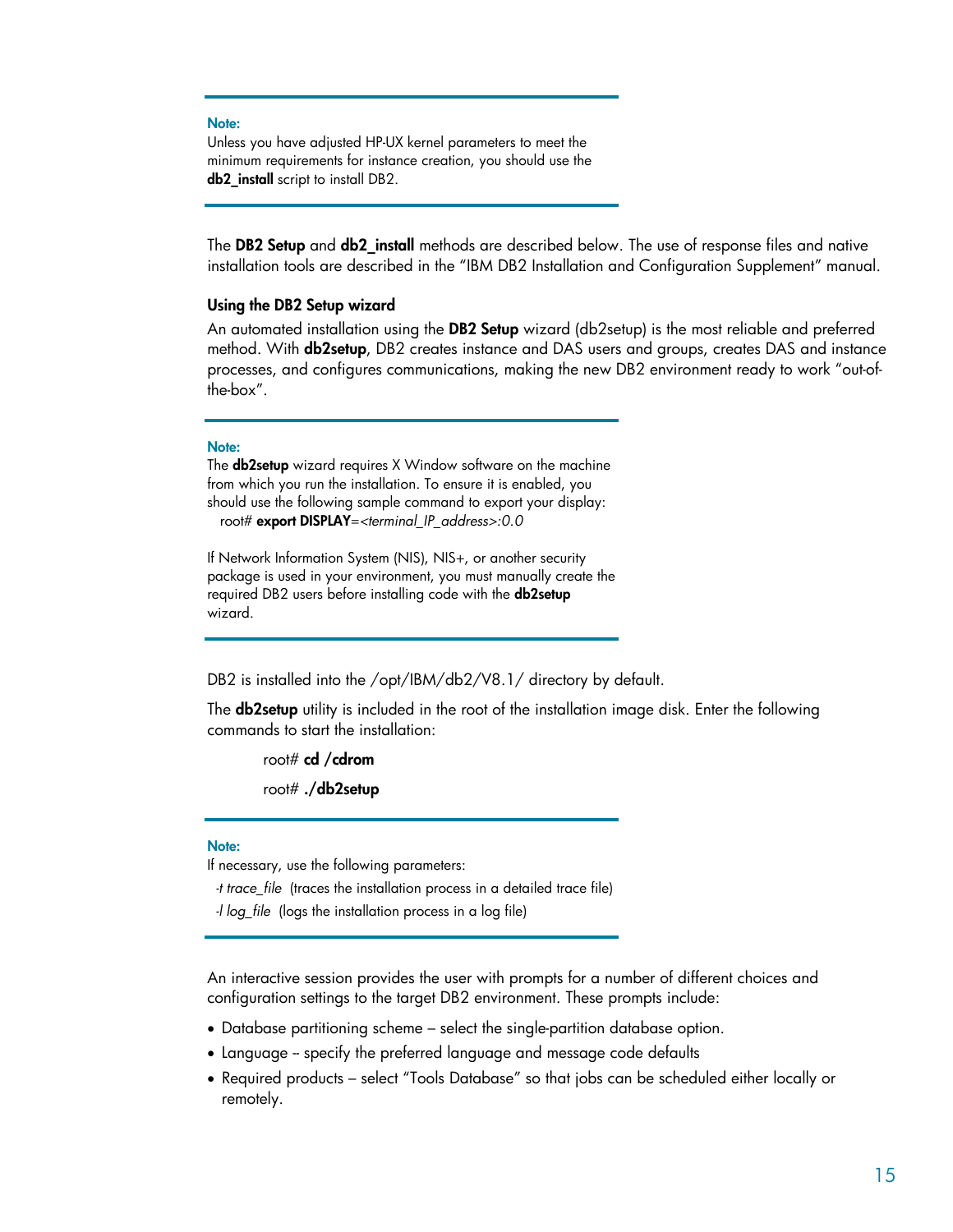- <span id="page-15-0"></span>• Instance and DAS configuration – select new or existing user names and passwords for the DB2 instance and DAS.
- Automatic or manual configuration choose whether or not to have the instance configured automatically during the installation.
- Automatic start decide whether you want the instance to start automatically at boot time.
- Administration alert notification specify the alert notification method and details.
- Sample database creation determine whether or not to have the SAMPLE database created during the installation.

#### **Using the db2\_install script**

While this installation option does not offer the level of automation provided by **db2setup**, the **db2\_install** script can be very simple and useful in the following circumstances:

- You first need to install the software to be able to run **db2osconf**
- There is a problem with running a Java- or GUI-driven environment

The **db2\_install** utility requires root authority and can be found in the root directory of a DB2 image/installation package.

Start the installation by executing the command **db2\_install, cd** to the root directory of the installation image disk (or directory). You should see some directories and several DB2 installation and deinstallation scripts, including **db2\_install**. Enter the following command:

#### root# **./db2\_install**

DB2 responds by asking which DB2 product to install and listing options, as in the following example:

Specify one or more of the following keywords,

separated by spaces, to install DB2 products.

| Keyword                | <b>Product Description</b>                      |
|------------------------|-------------------------------------------------|
| DB2.ESE                | DB2 Enterprise Server Edition for HPIPF         |
| DB <sub>2</sub> .ADMCL | DB <sub>2</sub> Administration Client for HPIPF |
| DB2.ADCL               | DB2 Application Development Client for HPIPF    |
|                        | Enter "help" to redisplay product names.        |
| — . II .II .           |                                                 |

Enter "quit" to exit.

After you enter your selection, the installation process begins.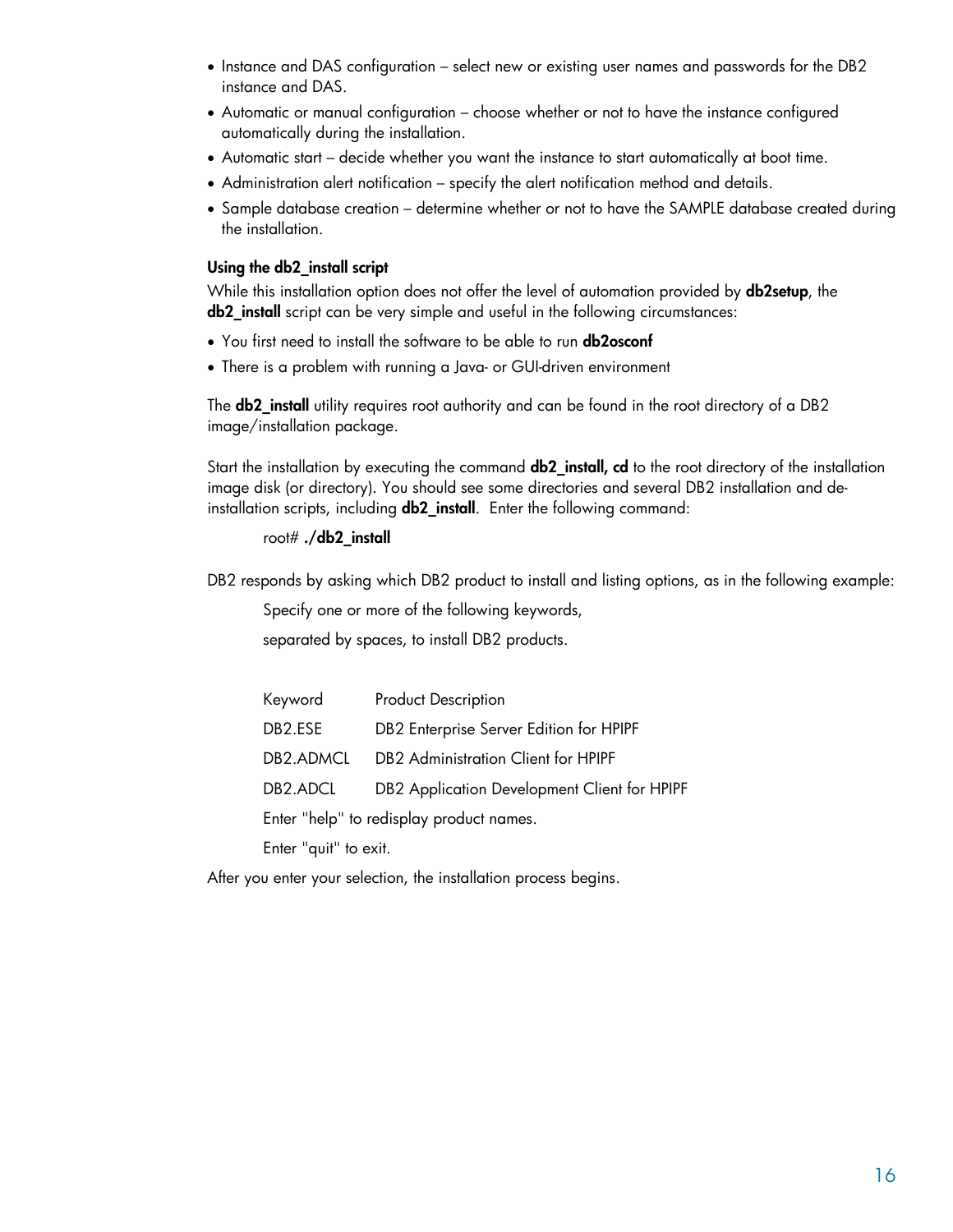# <span id="page-16-0"></span>DB2 single-partition server configuration

After you have used one of the installation methods described above, you are now ready to configure DB2. The configuration process involves the following stages – unless you used the db2setup installation method, in which case the HP-UX user and groups and the DB2 instance may already have been configured:

- Adjusting operating system kernel parameters
- Manually creating the HP-UX user and groups (if applicable)
- Manually creating a DB2 instance (if applicable)
- Manually creating DAS
- DB2 license administration
- DB2 FixPak administration

# Operating system kernel parameters adjustment

Once DB2 has been installed, you can execute the **db2osconf** utility to identify operating system kernel parameters that need adjustment – the recommended method for fine-tuning the kernel for DB2 in large, 64-bit installations. No special authorization is required; however, you need root access to make the changes recommended by **db2osconf**.

The utility can be invoked from */opt/IBM/db2/V8.1/bin64* by entering the following command:

#### root# **db2osconf**

#### **Command syntax**

To list currently-supported options, run the following command:

```
 db2osconf –h
```
Options include:

| Usage:                       |                                 |
|------------------------------|---------------------------------|
|                              | # Compare to current            |
| -h                           | # Help screen                   |
|                              | # List current                  |
| -p <perf level=""></perf>    | # Msg Q performance level (0-3) |
| -s <scale factor=""></scale> | # Scale factor (1-3)            |

#### **Command parameters**

**-f** The '-f' switch compares current kernel parameters with recommended values. '-f' is the default if no other options are entered with the **db2osconf** command. On HP-UX, '-f' returns a list of parameters with the changes recommended to the values of these parameter values:

\*\*\*\*\*\* Please Change the Following in the Given Order \*\*\*\*\*\*

WARNING [<parameter name>] should be set to <value>

- **-l** The '-l' switch lists current kernel parameters.
- **-p** The '-p' switch sets the performance level for UNIX System V (SysV) message queues. The default is zero; three is the highest setting. Setting this value higher can increase the performance of the message queue facility at the expense of using more memory.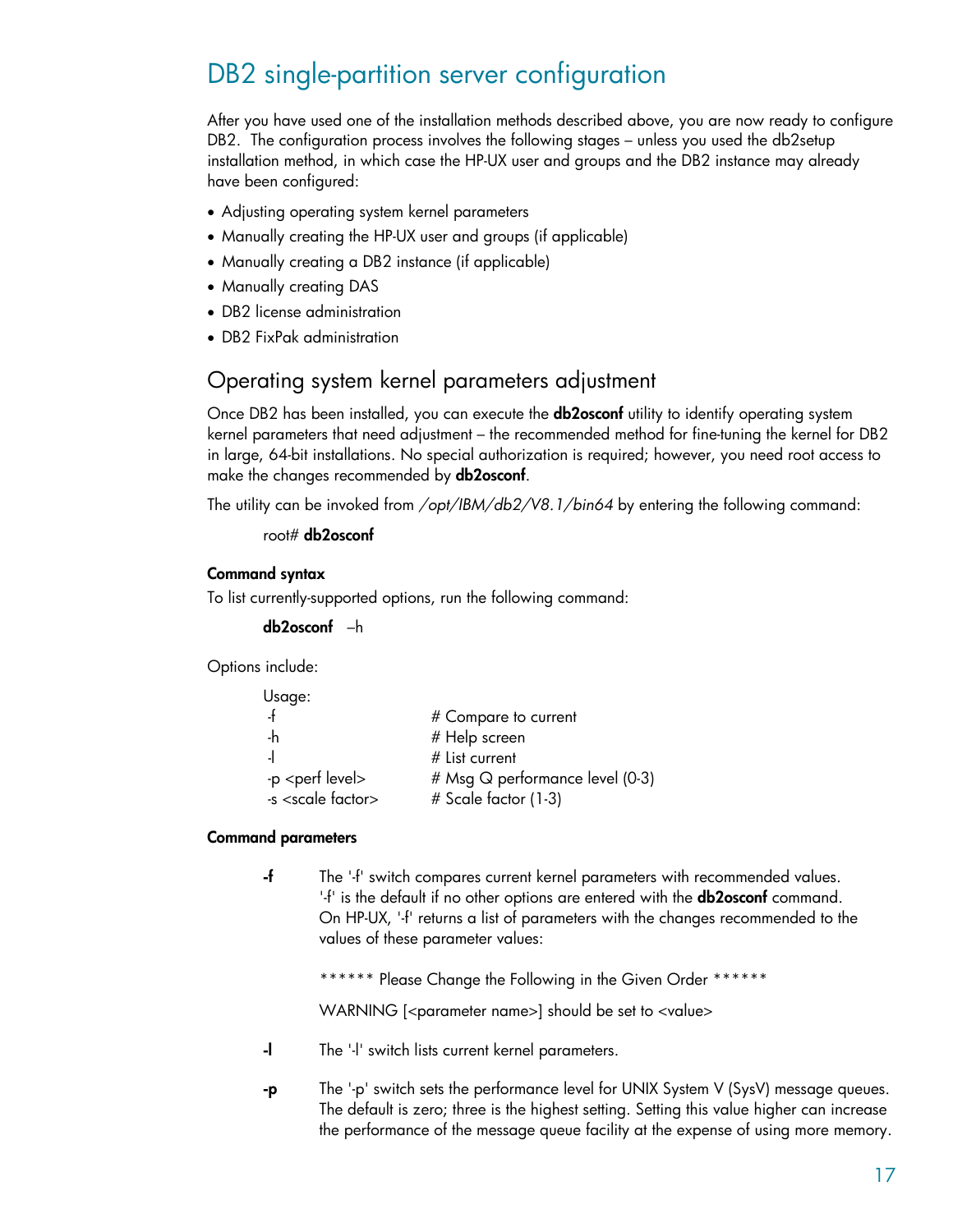**-s** The '-s' switch sets the scale factor to a value between one and three. The scale factor sets the kernel parameters recommendations to those of a system proportionally larger then the size of your system. The default scale factor is one, which should be sufficient for almost any workload. If a factor of one is insufficient, the system may be too small to handle the workload.

<span id="page-17-0"></span>If the '-l' or '-f' switch is not specified, the **db2osconf** utility displays kernel parameters using the syntax of the /etc/system file. To prevent human error, you can cut-and–paste the output directly into the /etc/system file.

#### **Basis for recommendations**

Kernel parameters are recommended based on the number of CPUs and the amount of physical memory on the system. If either the CPU or memory resource is disproportionately low, the recommendations will be based on the lower of the two.

#### **Example**

The following is a sample output produced by running the **db2osconf** utility. The results show that some parameters need adjustment and that more memory may be needed.

#### root# **cd /opt/IBM/db2/V8.1/bin64**

root# **./db2osconf**

```
******************* System Resources *********************** 
Physical RAM ==> 4286713856 
Number of CPUS ==> 2 
System Scale Factor ==> 2896.31 
* Recommended HP-UX Kernel Parameters Based on this System * 
nproc ==> 2912 
maxuprc == 971
maxfiles ==> 1448 
nflocks ==> 5793 
ninode == 4055
nfile ==> 16219 
msgseg ==> 32767
msqmnb ==> 65535msgmax == 65535
msgtq1 ==> 2317msgmap ==> 2319
msgmni ==> 2317 
msgssz ==> 32 
semmns ==> 5794 
semmni ==> 2896 
semmnu ==> 2896 
shmmax ==> 3858042470 
shmmni ==> 2896 
maxdsiz_64bit ==> 1900000000 
****** Please Change the Following in the Given Order ******
WARNING[1]: Amount of Physical RAM = 4GB. To benefit from using 64bit 
addressing at least 4GB is required. 
WARNING[2]: nflocks = 4096. nflocks should be set to 5793. 
WARNING[3]: msgseg = 20480. msgseg should be set to 32767. 
WARNING[4]: msgmni = 512. msgmni should be set to 2317. 
WARNING[5]: shmmax = 1073741824. shmmax should be set to 3858042470. 
WARNING[6]: shmmni = 512. shmmni should be set to 2896. 
WARNING: msgseg = 20480. msgseg must be set to 32767.
```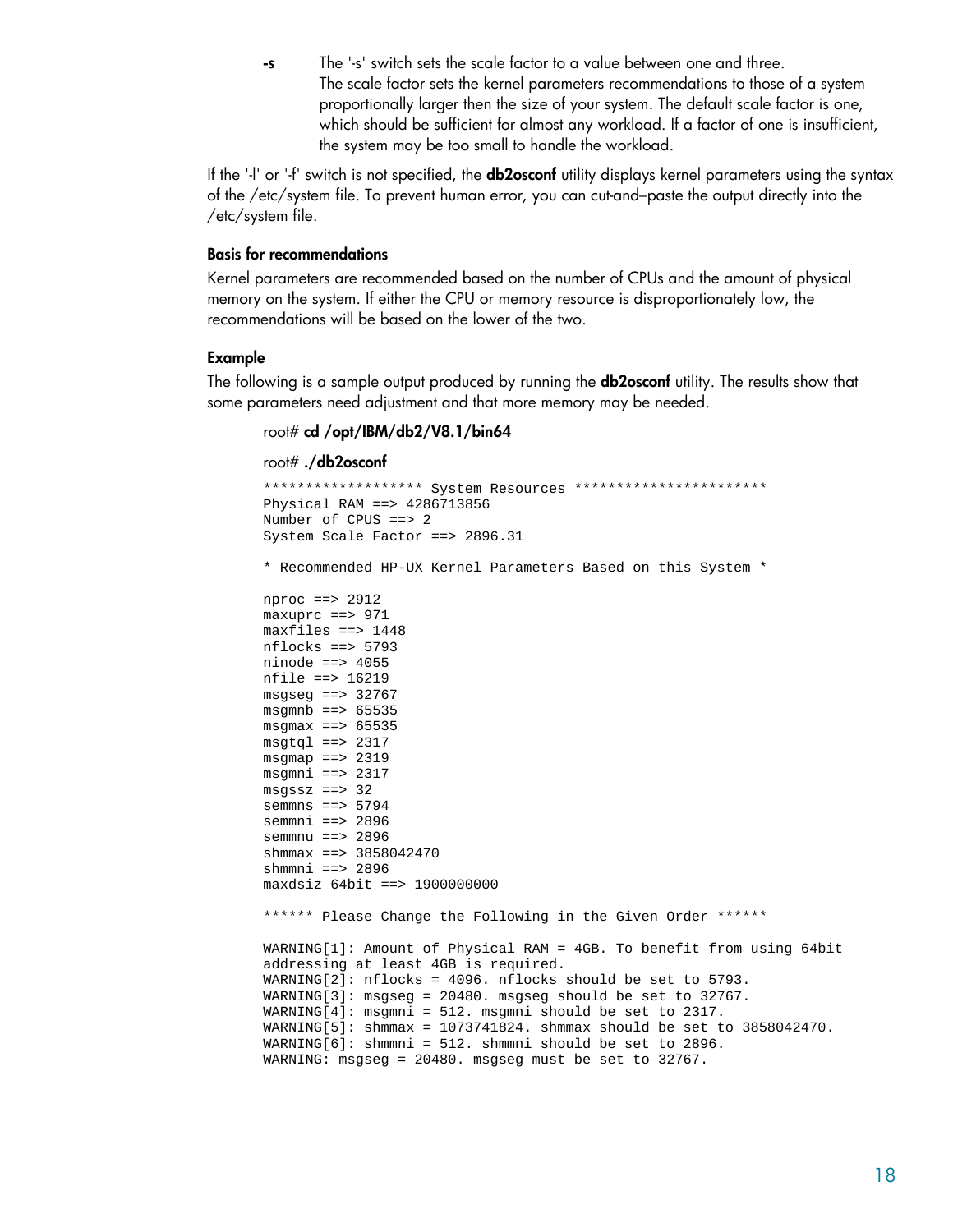#### <span id="page-18-0"></span>**Note:**

Results are machine-specific and depend on the particular environment.

#### **Note:**

It may not be beneficial to set kernel parameters based on a particular DB2 workload. If this workload were to increase in the future, less Inter-Process Communication (IPC) resources may be available, which can lead to an unplanned DB2 outage while you update the kernel parameters. By initially setting kernel values at a reasonably high level, there may be no need for changes in the future.

# Manually creating the HP-UX user and groups

HP recommends creating the HP-UX user and groups before the installation or, for the db2setup method, at installation time. However, you are still able to create the user and groups now, if necessary.

For more information, see [Creating HP-UX User](#page-12-0) and [Creating HP-UX Group](#page-12-0) sections of this white paper.

# Manually creating a DB2 instance

Manual creation of a DB2 instance is only required if your chosen installation method did not create the DB2 instance, or if you wish to run multiple instances on the same HP-UX system.

#### **Note:**

Only the **db2setup** installation method is capable of creating DB2 instances during the installation process. You may not elect to create a DB2 instances during installation unless you have already adjusted the operating system kernel parameters.

If not performed during installation, you must now manually create and configure the DB2 and DAS instances. You can use the **db2icrt** utility.

Under certain circumstances – if instance files have been corrupted – it may be much simpler and more effective to manually drop and recreate a DB2 instance rather than performing a full DB2 reinstall.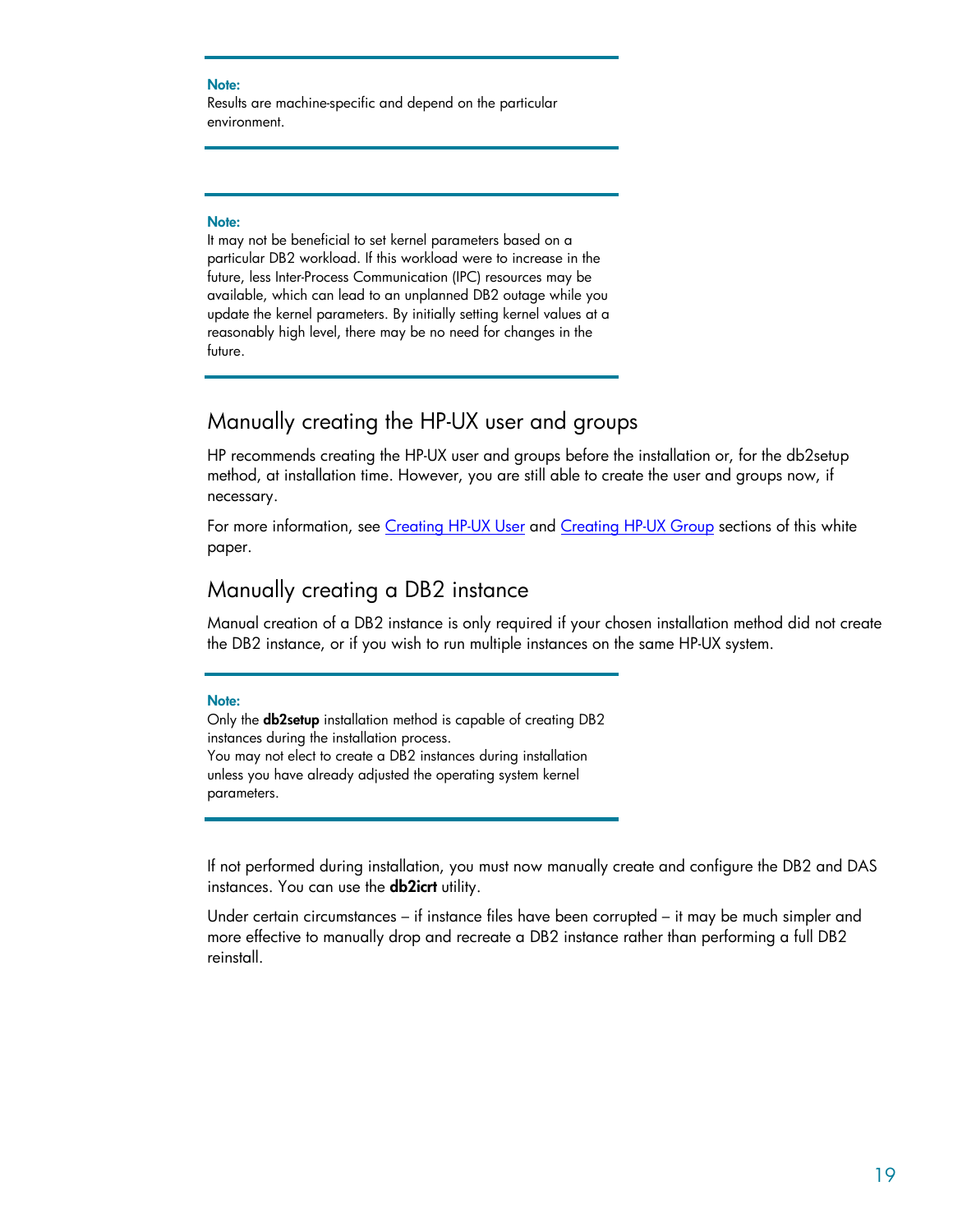#### <span id="page-19-0"></span>**Critical prerequisites**

The existence and correct configuration of the following system objects are critical for the successful creation of a DB2 instance:

- Operating system kernel parameters
- Operating system patches
- Instance user and group
- Instance home directory
- DB2 instance user authorization for the home directory

#### **Create an instance**

To create a single-partition, 64-bit instance, enter the following commands from the database server:

root# **cd /opt/IBM/db2/V8.1/instance**

root# **./db2icrt –w 64 –s ese –u** *db2fenc1 db2inst1*

where db2fenc1 is the fenced user ID and db2inst1 is the instance user ID name.

For complete usage information, run the command with the **–h** option.

#### **Note:**

Root access is required in order to create a DB2 instance.

You should expect the following results:

- New instance software and sub-directories in the \$INSTHOME/db2inst1/*sqllib*
- Selected soft links from \$INSTHOME/sqllib/ directories to the /opt/IBM/db2/V8.1/instance
- A .*profile* file in the \$INSTHOME/db2inst1 directory

To complete the creation of the instance, carry out these remaining steps:

- Verifying the DB[2](#page-19-1)INSTANCE<sup>2</sup> environment variable view the \$INSTHOME/sqllib/db2profile file
- Updating the DB2COMM registry variable run the following DB2 command:

#### db2inst1# **db2set DB2COMM=TCPIP**

Setting this variable initiates DB2 communications managers when the Data Manager starts.

• Updating the /etc/services file with the SVCENAME parm of the dbm cfg file – run the following command:

root# **vi /etc/services** 

db2c\_db2inst1 50000/tcp

Make sure the SVCENAME reflects the dbm cfg parms and there are no port assignment conflicts (duplicates) in the /etc/services file.

-

<span id="page-19-1"></span><sup>2</sup> Where DB2INSTANCE=<name-of-the-instance>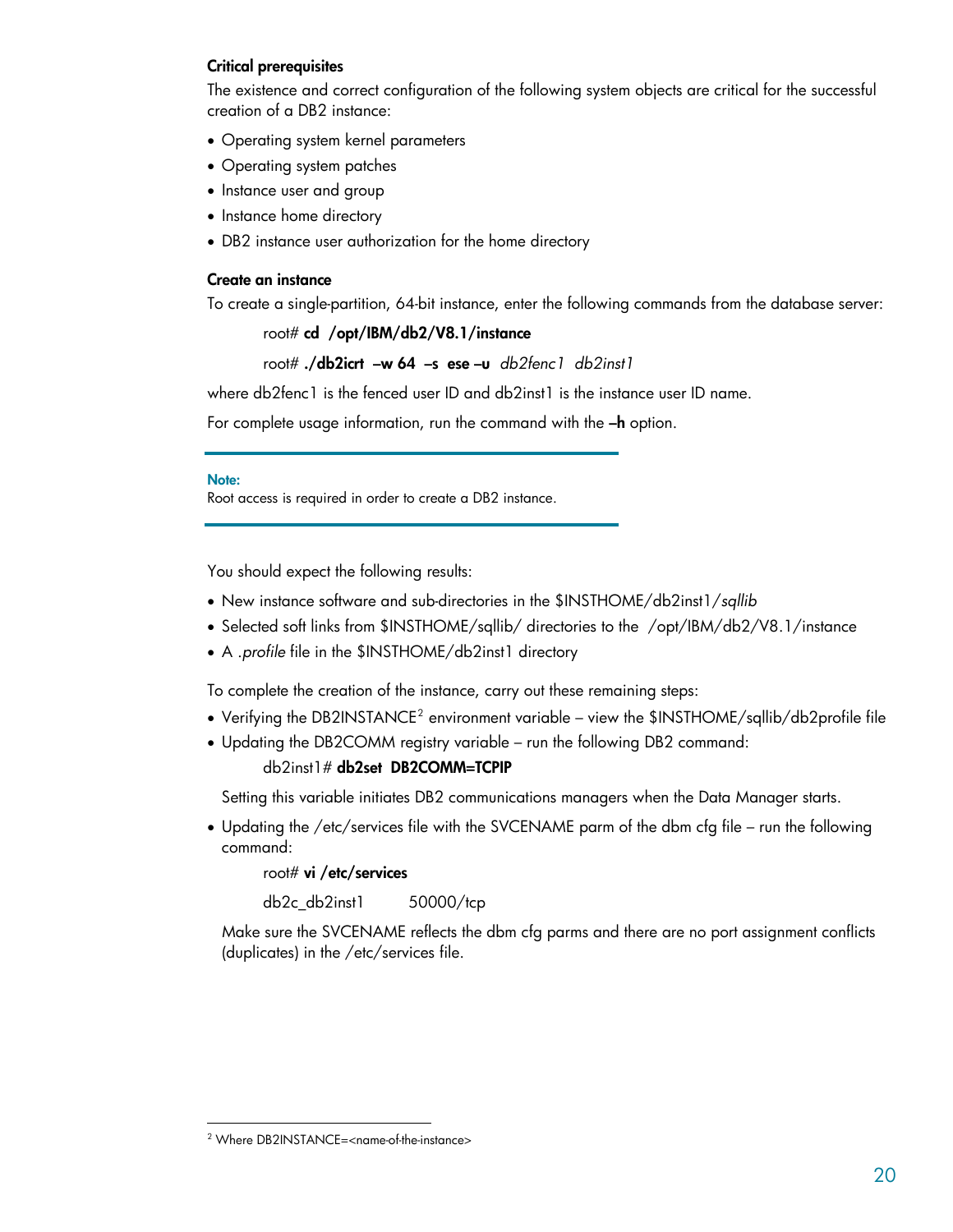<span id="page-20-0"></span>• Creating the SAMPLE database – from the /home/db2inst1 directory, logon to a server using the db2inst1 ID and start the instance; run the following command:

db2inst1# **db2start**

#### **Note:**

If desired, you can defer this task until you have completed the DB2 FixPak Administration step below to simplify the FixPak installation process. This eliminates the need to bind database packages.

Initiate the **db2sampl** script that builds the SAMPLE database. There are two versions of **db2sampl** for HP Integrity servers: /opt/IBM/db2/V8.1/bin/db2sampl and /opt/IBM/db2/V8.1/bin64/db2sampl. You can use either one.

db2inst1# **db2sampl**

• Verifying database connectivity and data retrieval –

db2inst1# **db2 connect to** *sample*

db2inst1# **db2 "select \* from staff where dept = 20"** 

### Manually creating DAS

DAS is required to support the following GUI operations:

- Remote database management using Control Center
- Job scheduling across multiple servers and databases
- Database discovery using Control Center

#### **Note:**

It is possible to administer remote databases without DAS; however, this must be carried out from the command line within the limits of the Command Line Processing (CLP) environment.

#### **Critical prerequisites**

The following prerequisites must be met:

- An existing DAS user and group
- DAS user authorization for the home directory

#### **Create DAS**

Root access is required to create a DAS process. Enter the following commands:

root# **cd /opt/IBM/db2/V8.1/instance**

root# **./dascrt –u** *dasuser1*

where *dasuser1* is the name of the user owning the DAS process.

The expected result of these commands is that a DB2 DAS process is ready to be run; no further configuration is necessary.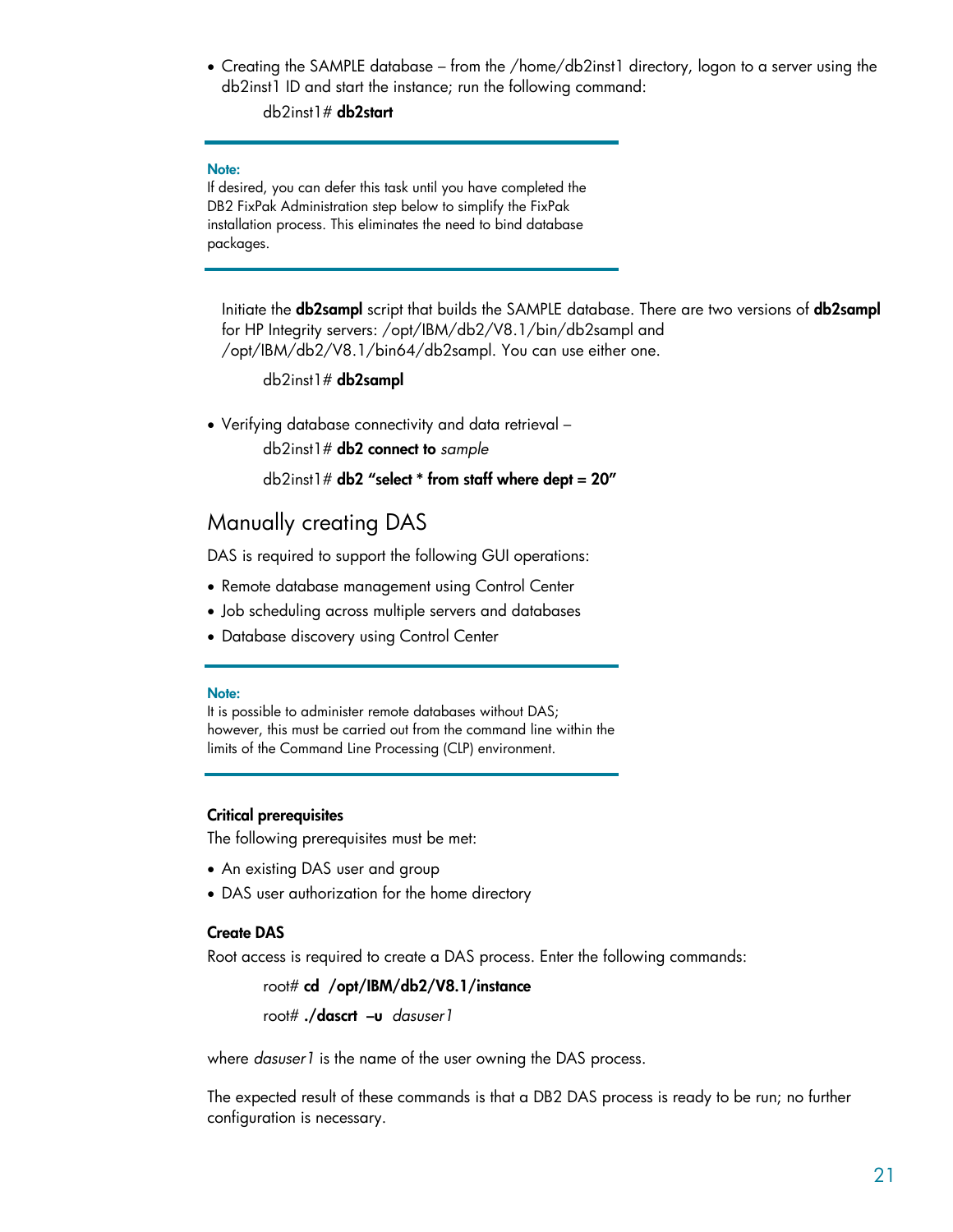<span id="page-21-0"></span>Start or stop the DAS using the following commands:

**su –** *dasusr1*

dasusr1# **db2admin start** to start the DAS process

dasusr1# **db2admin stop** to stop the DAS process

where *dasusr1* is the name of the DAS owner (user).

At this point, DB2 is ready to be used – both run-time and administration clients have been installed by default with the database server.

# DB2 license administration

DB2 license policy must be established manually after the code has been installed. This is not part of the database installation and configuration process – whether automated or manual.

The DB2 "Installation and Configuration Supplement" describes DB2 license policies and provides instructions on registering the DB2 product.

While the License Center (selected from the Tools menu option of the DB2 Control Center) can be used to set license policy, only the use of the command line for setting policy is demonstrated in this white paper.

#### **Setting DB2 license policy using the db2licm command**

In order to verify the current state of the license enter the following command:

#### root# **db2licm –l**

The output from this command contains a description of the policy, as shown in the following example. Note the product identifier DB2ESE.

| <b>Product Name</b>              | = "DB2 Enterprise Server Edition"                  |
|----------------------------------|----------------------------------------------------|
| Product Identifier               | $=$ "DB2ESE"                                       |
| Version Information              | $=$ "8.2"                                          |
| <b>Expiry Date</b>               | $=$ "Permanent"                                    |
| Registered Connect User Policy   | = "Disabled"                                       |
| Number Of Entitled Connect Users | $= "5"$                                            |
| <b>Enforcement Policy</b>        | $=$ "Soft Stop"                                    |
| Number of processors             | $= "2"$                                            |
| Number of licensed processors    | = "1"                                              |
| Database partitioning feature    | = "Not entitled"                                   |
| Annotation                       | $=$ ""                                             |
| Other information                | $=$ ""                                             |
| <b>Product Name</b>              | = "DB2 High Availability Disaster Recovery Option" |
| Product Identifier               | = "DB2HADR"                                        |
| Version Information              | $=$ "8.2"                                          |
| <b>Expiry Date</b>               | $=$ "Permanent"                                    |
| Annotation                       | $\equiv$ $^{00}$                                   |
| Other information                | $\equiv$ $^{0.0}$                                  |
| <b>Product Name</b>              | = "DB2 Advanced Security Option"                   |
| Product Identifier               | $=$ "DB2ASO"                                       |
| Version Information              | $=$ "8.2"                                          |
| <b>Expiry Date</b>               | $=$ "Permanent"                                    |
| Annotation                       | ш                                                  |
| Other information                | $\equiv$ $^{0.0}$                                  |

For Registered User licenses (Enterprise Edition) enter the following command using the prod-passwd:

root# **db2licm –p db2ese registered**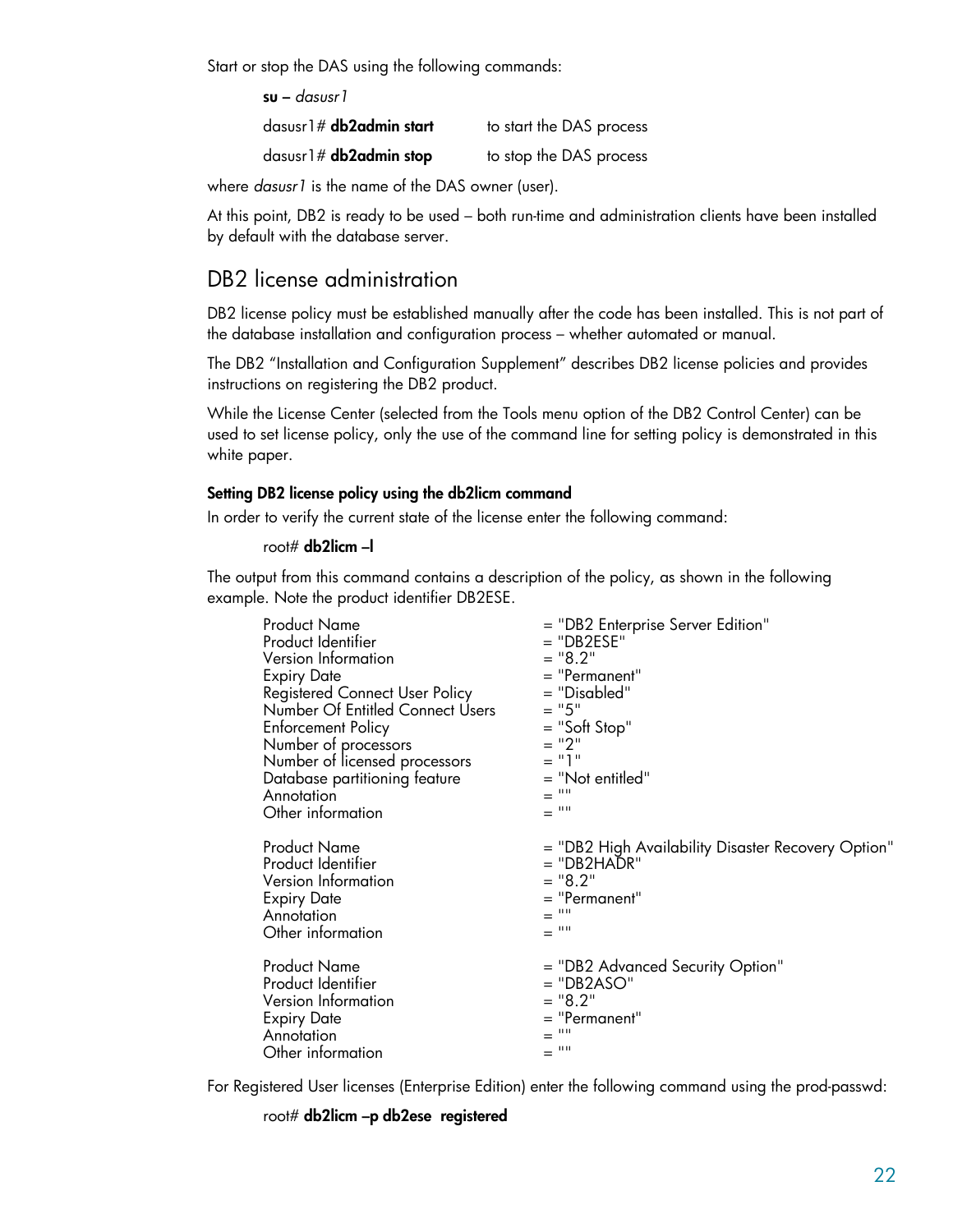<span id="page-22-0"></span>To upgrade the license with the number of processors, enter the following command using the product password:

root# **db2licm –n db2ese** *N*

where *N* is the number of processors included in the license.

#### **Adding or updating the license key**

You must install a license key on each computer where DB2 is installed. Adding or updating the DB2 product license key can be performed by running the **db2licm** command and specifying the license file name for your DB2 product.

Log in as a user with root authority and run the following commands to update the license key:

```
 root# cd /opt/IBM/db2/V8.1/adm/
```
root# **db2licm –a** <*filename*>

where <*filename*> is the full pathname and filename for the license file that corresponds to your product. The license file is located in the /db2/license directory at the root of your DB2 image CD-ROM or directory.

For example, on HP-UX, if the DB2 image CD-ROM is mounted in the /cdrom directory and the name of the license file is db2ese.lic, the commands should be as follows:

```
 root# cd /opt/IBM/db2/V8.1/adm/
 root# db2licm –a /cdrom/db2/license/db2ese.lic
```
For HP-UX, product license keys are located in the /var/lum directory.

#### **DB2 product license files**

The following list provides license file names for selected DB2 V8.2 products. You must add or update the license file before using DB2.

| db2ese.lic     | <b>DB2</b> Enterprise Server Edition                  |
|----------------|-------------------------------------------------------|
| db2ese_dpf.lic | DB2 database partitioning feature (DPF)               |
| db2exp.lic     | <b>DB2 UDB Express Edition</b>                        |
| db2conee.lic   | <b>DB2</b> Connect Enterprise Edition                 |
| db2conas.lic   | <b>DB2</b> Connect Application Server Edition         |
| db2conpe.lic   | <b>DB2</b> Connect Personal Edition                   |
| db2conue.lic   | <b>DB2</b> Connect Unlimited Edition                  |
| db2dlm.lic     | DB2 Data Links Manager                                |
| db2gse.lic     | <b>DB2</b> Spatial Extender                           |
| db2gse_geo.lic | <b>DB2 Geodetic Extender</b>                          |
| db2iiae.lic    | DB2 Information Integrator Advanced Edition           |
| db2iide.lic    | DB2 Information Integrator Developer Edition          |
| db2iire.lic    | DB2 Information Integrator Replication Edition        |
| db2iise.lic    | DB2 Information Integrator Standard Edition           |
| db2iiue.lic    | DB2 Information Integrator Advanced Edition Unlimited |
| db2nse.lic     | Net Search Extender                                   |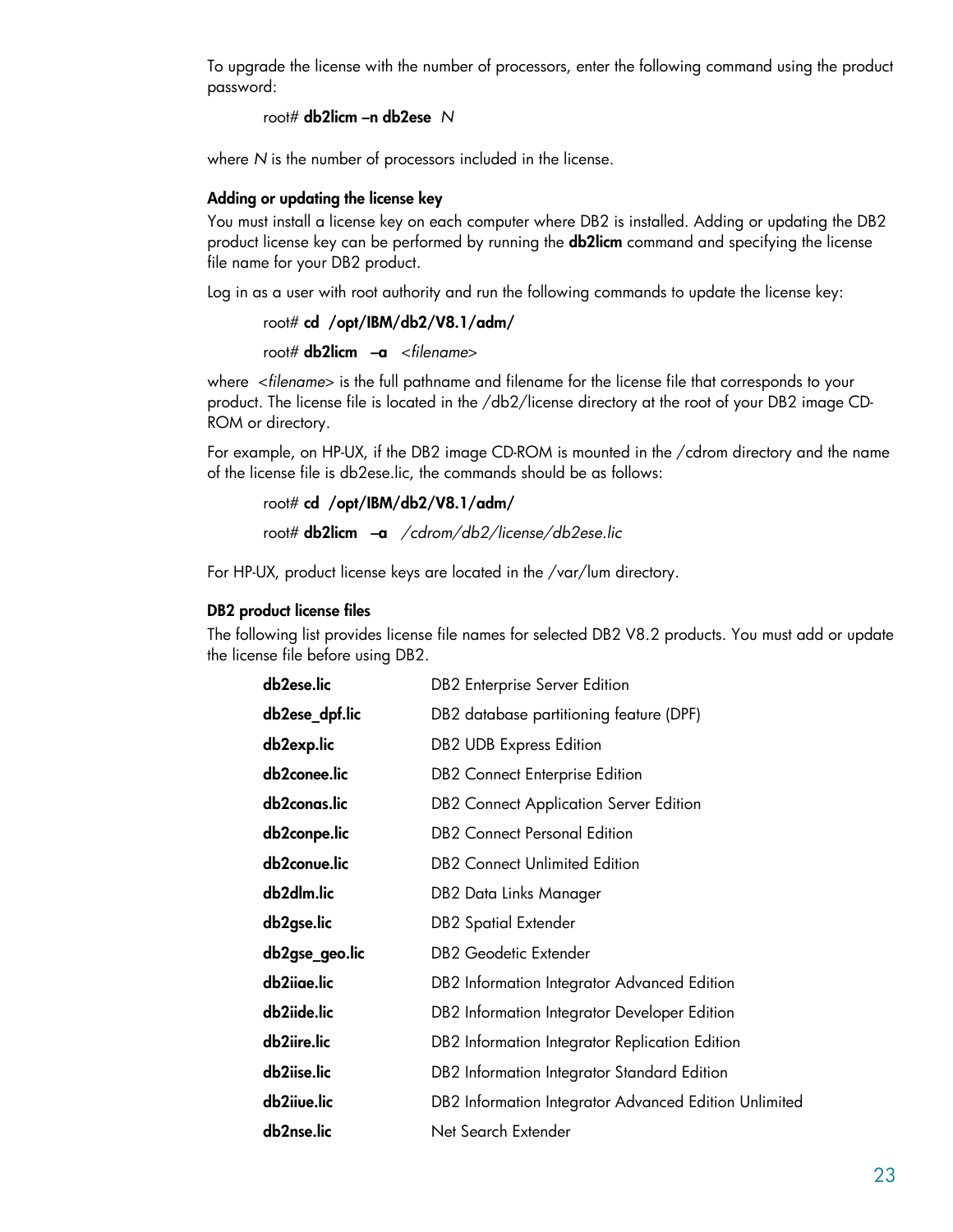<span id="page-23-0"></span>

| db2pe.lic   | <b>DB2</b> Personal Edition            |
|-------------|----------------------------------------|
| db2wm.lic   | DB2 Warehouse Manager                  |
| db2wse.lic  | DB2 Workgroup Server Edition           |
| db2wsue.lic | DB2 Workgroup Server Unlimited Edition |

# DB2 FixPak administration

A DB2 FixPak contains updates and fixes for bugs, based on Authorized Program Analysis Reports (APARs) found during testing at IBM, as well as fixes for bugs reported by customers. Every FixPak is accompanied by a document (APARLIST.TXT) that describes its contents.

New features are also added via FixPaks, speeding up the delivery of functionality requested by customers.

FixPaks are cumulative; as such, the latest FixPak for any given version of DB2 contains all updates from previous FixPaks for the same version. HP recommends running your DB2 environment at the latest FixPak level to ensure better operation. Each FixPak may have specific prerequisites; see the FixPak README file that accompanies the FixPak for more information.

#### **Note:**

To eliminate possible long-term effects from applying a new FixPack in a production environment, you should consider installing an Alternate FixPack in a separate directory (a full image) and testing independently to ensure performance and business requirements are met.

When installing a FixPak on a partitioned Enterprise Server Edition system, all participating machines must have the same FixPak installed while each is offline.

#### **Installing a DB2 FixPak**

Download the latest DB2 FixPak from the DB2 Universal Database for Linux, UNIX and Windows Product support website at [http://www-3.ibm.com/cgi](http://www-3.ibm.com/cgi-bin/db2www/data/db2/udb/winos2unix/support/download.d2w/report)[bin/db2www/data/db2/udb/winos2unix/support/download.d2w/report.](http://www-3.ibm.com/cgi-bin/db2www/data/db2/udb/winos2unix/support/download.d2w/report)

Each FixPak contains a set of Release Notes and a README document. The README provides instructions for installing the FixPak.

#### **Note:**

When new DB2 code is installed, you should install the appropriate FixPak before creating a database. With no package binds against databases, installing the FixPak is simpler.

• **Determining your current fix level** – Before installing the FixPak, ensure that the fix level of DB2 Version 8 is lower than the FixPak. To determine your current product fix level, run the following DB2 command:

#### \$ **db2level**

which provides a detailed description of the DB2 release, level, and other information.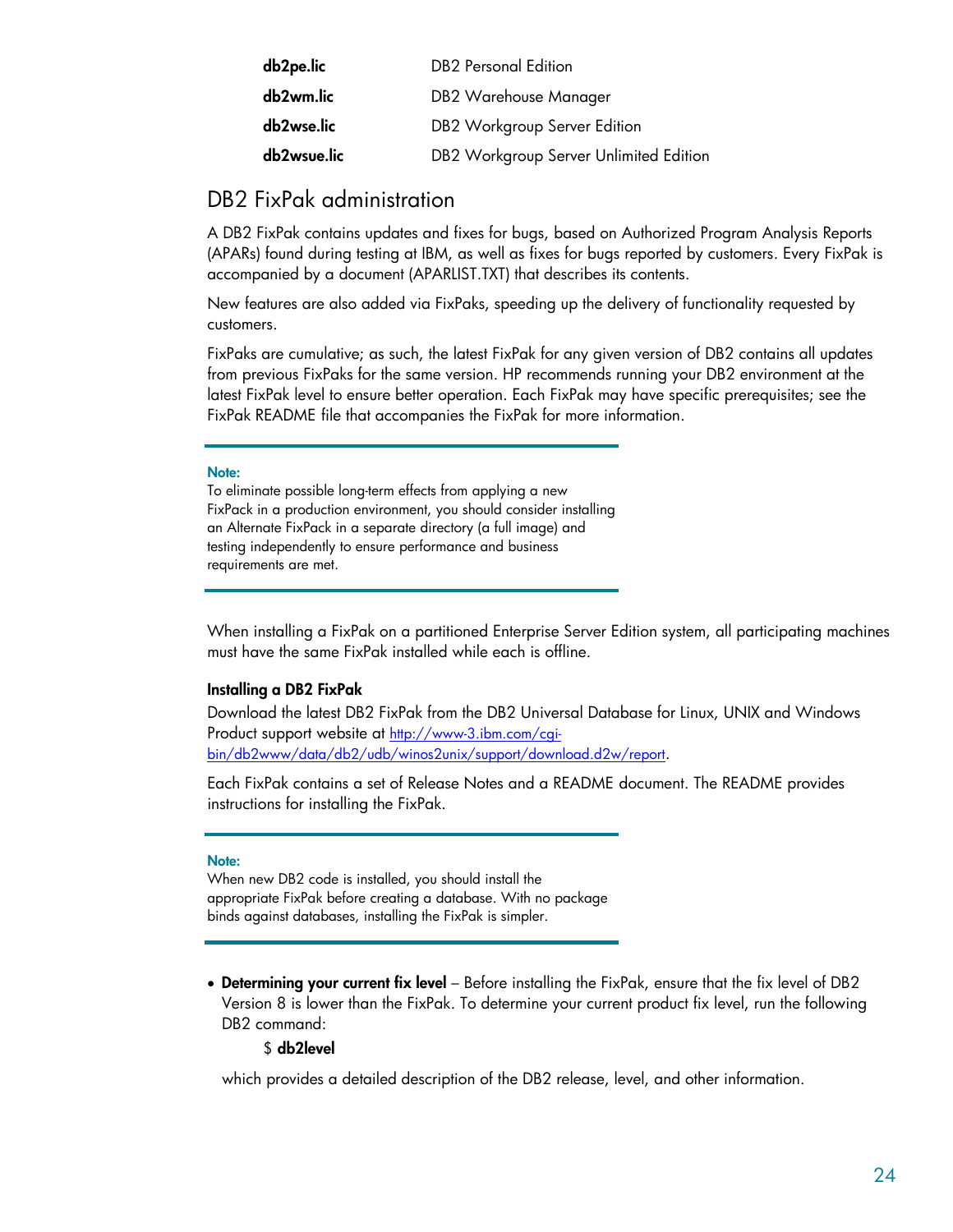Alternatively, you can enter the following HP-UX command to display information about the currently installed version of DB2:

root# **swlist -l product** *"\*DB2\*"*

which provides an output similar to the following:

| DB2V81CAE 8.1.0.64  |          | Administration Client for HP-UX         |
|---------------------|----------|-----------------------------------------|
| DB2V81CC            | 8.1.0.64 | Control Center Help (HTML)              |
| DB2V81CONN 8.1.0.64 |          | Connect Enterprise Edition for HP-UX    |
| DB2V81JHLP          | 8.1.0.64 | Java Help (HTML)                        |
| DB2V81MSG           | 8.1.0.64 | <b>Product Messages</b>                 |
| DB2V81SDK           | 8.1.0.64 | Application Development Tools for HP-UX |
| DB2V81WGRP 8.1.0.64 |          | UDB Workgroup Server Edition for HP-UX  |
| DB2V81XENT          | 8.1.0.64 | UDB Enterprise Server Edition for HP-UX |

In this case, there is no FixPak installed.

• **Stopping database processes** – After ensuring that all applications are stopped and no active work is ongoing, enter the following commands for each instance to stop database manager processes:

root# **su** – *db2inst1*

 db2inst1# **.\$INSTHOME/sqllib/db2profile** db2inst1# **db2 force application all** db2inst1# **db2 terminate** db2inst1# **db2stop**

where db2inst1 represents the instance owner name.

Enter the following commands to stop database administration processes:

```
 root# su – dasusr1 
dasusr1# .$DASHOME/sqllib/db2profile
 dasusr1# db2admin stop
```
exit

where dasusr1 represents the DAS owner name.

• **Installing the FixPak** – Change to the (root) directory where the FixPak image is located. To launch the application, run the following command:

root# **./installFixPak**

By default, this command commits all updated filesets.

• **Post-installation tasks** – Update instance and DAS processes and rebind the bind files, as follows:

– **Updating the instance process** 

Log on as root and issue the **db2iupdt** command:

root# **.\$INSTHOME/instance/db2iupdt** *db2inst1*

where *db2inst1* represents the instance name and INSTHOME represents the install directory for your operating system.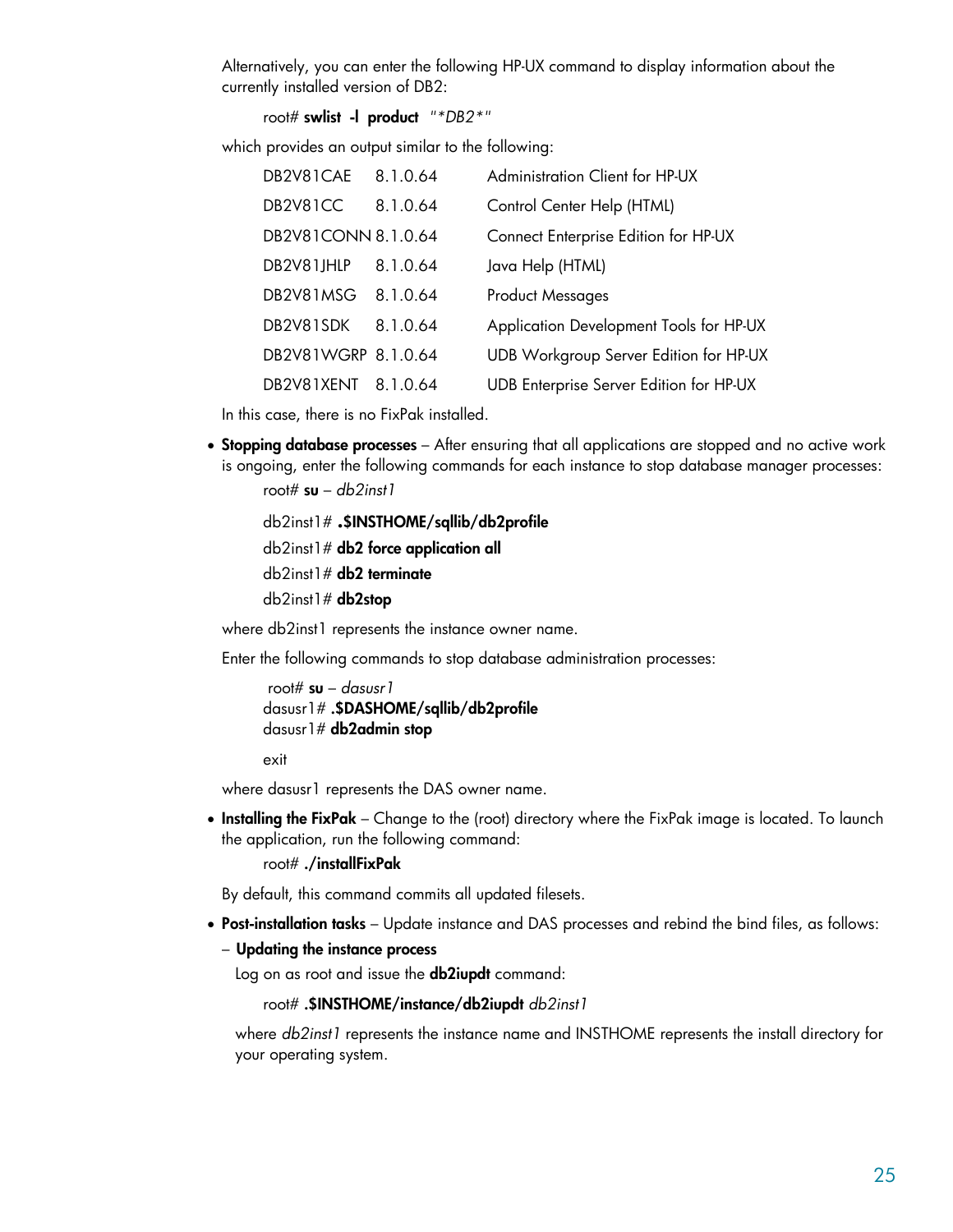#### – **Updating the DAS process**

If the DAS process exists and is a DB2 Version 8 DAS instance, log on as root and issue the **dasupdt** command:

#### root# **.\$INSTHOME/das/dasupdt** *dasusr1*

where *dasusr1* represents the DAS and INSTHOME represents the install directory for your operating system.

#### **Note:**

For more information on the **db2iupdt** or **dasupdt**, run these commands with the "-h" option.

#### – **Restarting the instances**

Enter the following command: root# **su -** *db2inst1* 

where *db2inst1* is the instance owner name. Now enter the following command to start the instance:

db2inst1# **db2start**

Repeat for each instance.

#### – **Restarting the DAS**

Enter the following command: root# **su -** *dasusr1* 

where *dasusr1* is the DAS owner name. Now enter the following command to start the DAS:

dasusr1# **db2admin start**

– **Re-binding bind files to DB2 UDB** 

#### **Note:**

This step can be skipped if the FixPak was applied immediately after the DB2 was installed and you have not yet created any databases (such as SAMPLE or TOOLS). When you later create a database, DB2 automatically creates the binds.

Due to the new bind (.bnd) files shipped with the FixPak, you must bind your DB2 utilities against all your databases after the FixPak installation. This step is necessary for the fixes in this FixPak to become effective.

The binding procedure, which follows, needs only be performed once per database.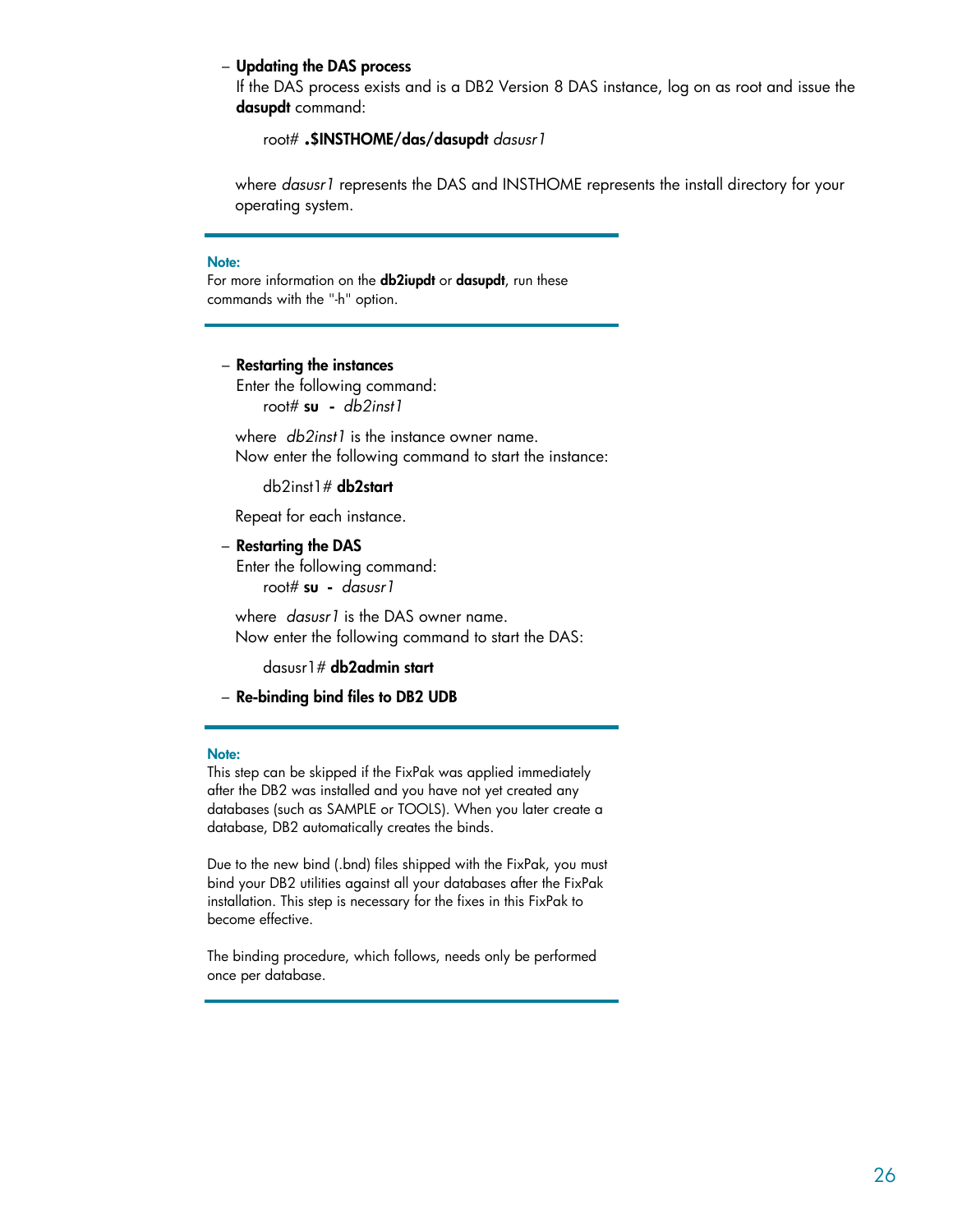<span id="page-26-0"></span>At a command prompt enter the following commands:

 **db2 terminate** 

 **db2 db2start** 

 **db2 CONNECT TO** <*dbname*>

 **db2 BIND** <*path*>/@**db2ubind.lst BLOCKING ALL GRANT PUBLIC**

 **db2 BIND** <*path*>/@**db2cli.lst BLOCKING ALL GRANT PUBLIC**

 **db2 terminate**

Alternatively, you can enter the following at the DB2 command line:

 **TERMINATE** 

 **DB2START** 

 **CONNECT TO** <*dbname*>

 **BIND** <*path*>/@**db2ubind.lst BLOCKING ALL GRANT PUBLIC**

 **BIND** <*path*>/@**db2cli.lst BLOCKING ALL GRANT PUBLIC**

#### **TERMINATE**

where the following representations apply:

<*dbname*> identifies the database to which the utilities should be bound

<*path*>is the full path name of the directory where the bind files are located, such as \$HOME/sqllib/bnd

\$HOME is the home directory of the instance for the database server

#### **Note:**

**db2ubind.lst** and **db2cli.lst** contain lists of required bind files used by DB2 UDB.

# DB2 client installation and configuration

There are four different clients for IBM DB2 databases, Administration client, Application Development client, Run-Time Client, and Run-Time Client Lite. The last one is available only on Windows. This white paper only describes installation and configuration of DB2 HP-UX clients.

DB2 clients are installed by default when DB2 servers are installed. The IBM "Quick Beginnings for DB2 Clients" manual documents the steps for installing DB2 clients on UNIX platforms. This document is available at

[http://www-306.ibm.com/software/data/db2/udb/support/manualsv8.html.](http://www-306.ibm.com/software/data/db2/udb/support/manualsv8.html)

The steps for installing a client are very similar to the single-partition server installation steps described above, consisting of the following:

- DB2 product prerequisites
- Mounting the CD-ROM
- Installing the DB2 client product
- Performing DB2 client configuration tasks

Each of these steps is described in more detail below.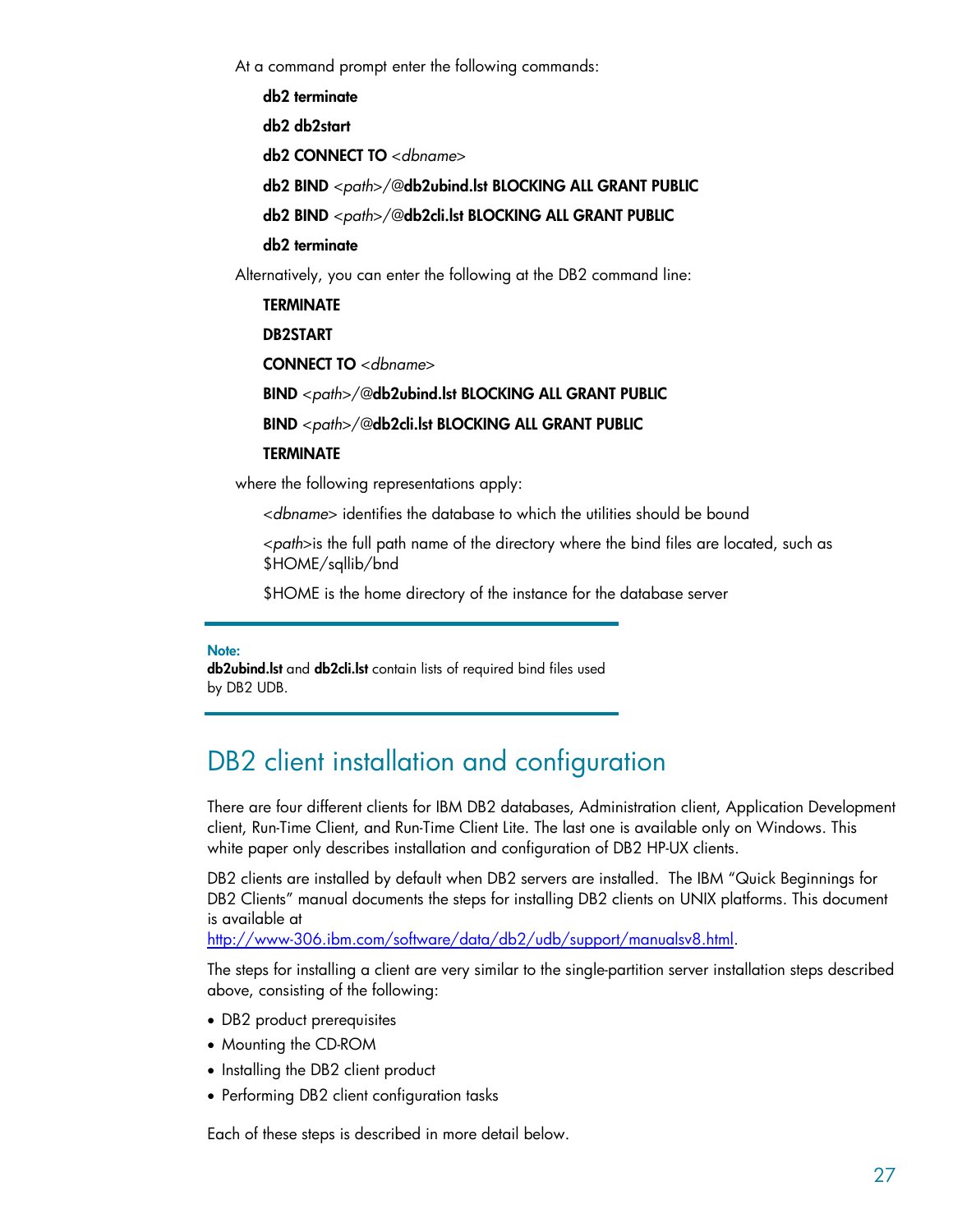# <span id="page-27-0"></span>HP-UX DB2 client prerequisites

• **Disk space requirements** – Ensure there is enough disk space – at least 2.5 times the size of the downloaded compressed image.

Actual fixed disk requirements for an installation may vary depending on your file system and the client components you install. Ensure that you have allowed sufficient disk space for your application development tools and communication products.

When you install a DB2 client using the DB2 setup wizard, size estimates are dynamically provided by the installation program based on installation type and component selection.

- **HP-UX version and maintenance levels**  Ensure that the operating system patch levels on the client are the same as those on the server. For more information, see "[Operating system requirements"](#page-8-0) in this white paper.
- **Software requirements** A C compiler is required to build SQL stored procedures with the Development Client.
- **Communications requirements** A TCP/IP protocol stack is required and is provided with the HP-UX base operating system.

#### **Note:**

TCP/IP is the only protocol supported by DB2 Version 8 for remote database administration.

- **SDK** You require the appropriate SDK to use Java-based tools like the DB2 Control Center, and to create and run Java applications, including stored procedures and user-defined functions.
- **Java Common Client** The default database character (code) set for HP-UX is roman8 and not iso88591 as with other platforms. If a Java Type 4 client cannot connect to a database created using the roman8 character set, then all SQLJ and JDBC applications that use the Type 4 driver must connect to a database created with a different character set.

If your LANG environment variable is set to "C" or to "roman8" locale, you must change it to the corresponding ISO locale. For example, if your current LANG is set to en\_US.roman8, it must be replaced by en\_US.iso88591. Use the following command to set the locale to the desired value:

**export LANG**=en US.iso88591

• **HP-UX kernel configuration** – You must implement kernel changes and reboot the server before installing client software. The steps are the same as those in the server installation; for more information, see "[Modify HP-UX kernel parameters"](#page-10-0) in this white paper or refer to the IBM "Quick Beginnings for DB2 Clients" manual.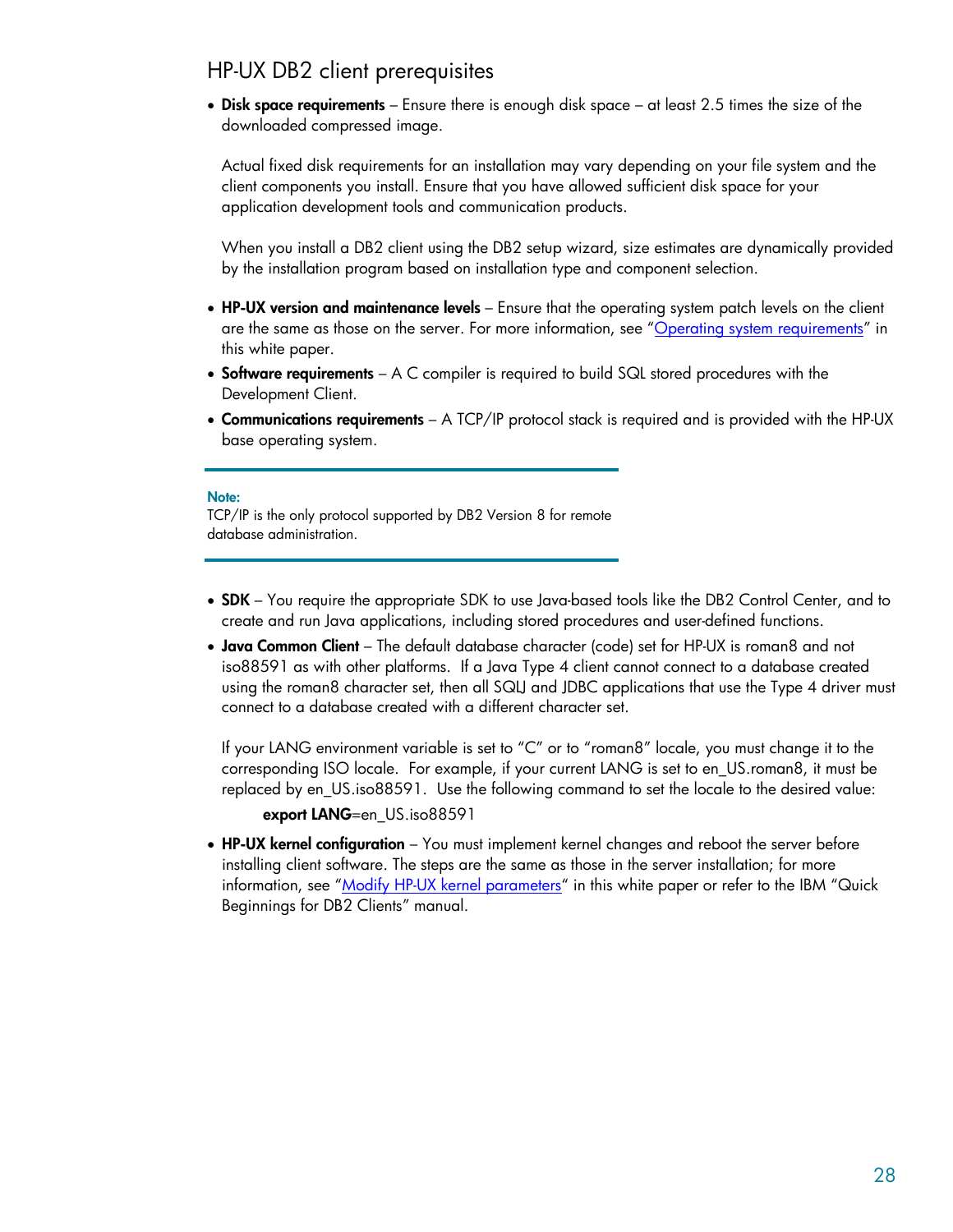# <span id="page-28-0"></span>Mounting the CD-ROM

Mount the CD-ROM of the selected client image (Administration Client, ADMCL; Run-Time Client, RTCL; or Application Development Client, ADCL). For more information, see ["Mount the DB2 product](#page-9-0) [CD-ROM](#page-9-0)" in this white paper.

# Installing the DB2 client product

HP recommends using the DB2 db2setup utility for installing client software.

From the root of the mounted CD, run the db2setup script and install the client connectivity software as follows:

root# **cd /cdrom**

root# **./db2setup**

# Performing DB2 client configuration tasks

- **Installing Client FixPak** (optional) Client FixPaks for RTCL, ADMCL, and ADCL are shipped as full rather than incremental installs and, as such, are managed somewhat differently than server FixPaks – more like new Alternate FixPaks. A key difference is the large sizes of client FixPaks (210 MB, 560 MB, and 570 MB respectively), requiring careful space management on typically smaller client workstations.
- **Creating the user account on the client workstation** Log in as root and create the DB2 user account that will own the new client DB2 instance. For example:

 Group: db2users (GID300) User: db2user (UID301)

• **Creating the DB2 client environment** (instance) – Log in as root to create a client DB2 instance. Use the following command:

root# **cd** /opt/IBM/db2/V8.1/instance

root# **./db2icrt -s** *client db2user* 

where *db2user* is the name of the instance owner.

- **Cataloging the remote database** In order to connect to a remote database, the client must store and have access to basic information about the database and its associated remote server in order to build and maintain communication sockets. The information necessary for remote communications includes the following:
	- Server host name or IP address
	- Server listening service name or port number
	- Node name
	- Remote database name and alias name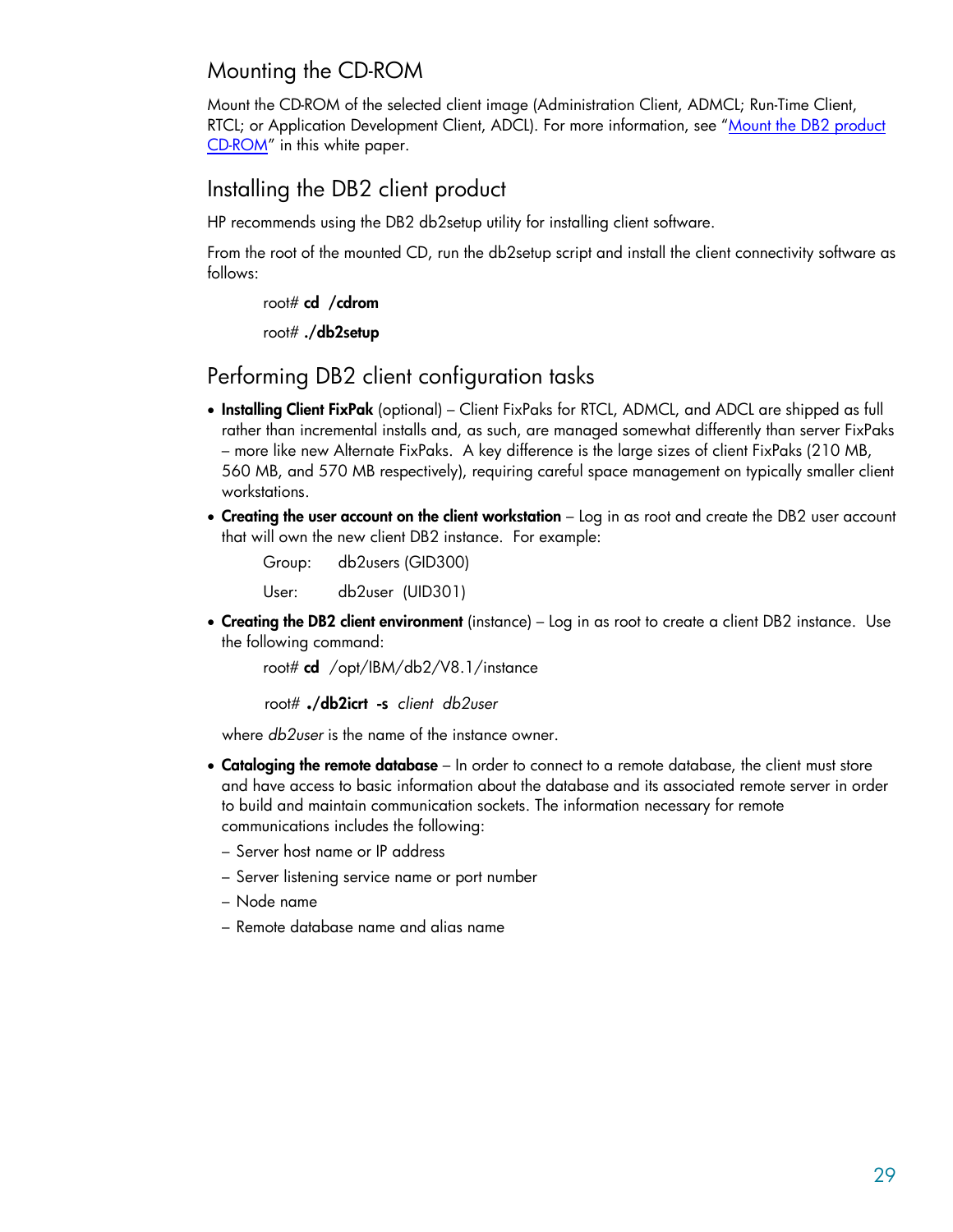#### **Becoming the DB2 user**

Run the following commands to become the instance owner on the client:

root# **su – db2user**

 db2user# **db2 catalog tcpip node** *cube11* **remote** *192.140.12.10* **server** *50000* db2user# **db2 terminate** 

where the following representations apply:

<*cube11*> is a node name (any name) that identifies the remote server

<*192.140.12.10*> (or the host name) is the IP address of the database server

<50000> (or the DB2 service name) identifies the DB2 instance listening port

db2user# **db2 catalog db** *sample* **at** node *cube11*

db2user# **db2 terminate**

where *sample* is the database alias name.

#### **Note:**

Both node and database directories are stored on the client workstation for a local reference to support remote client/server connectivity.

**Verifying that the node and database have been properly cataloged** Run the following commands:

#### db2user# **db2 list node directory**

Node Directory Number of entries in the directory  $= 1$ Node 1 entry: Node name = cube11 Comment = Protocol = TCPIP Hostname = 192.140.12.10 Service name = 50000

#### db2user# **db2 list database list directory**

The output listing should indicate that both the cataloged node and the database exist and should point to a remote server where a subject database with the given alias name resides.

• **Accessing the database from the client** – Run the following command as the DB2 user (*db2user*) from the client workstation:

```
 db2inst1# db2 connect to sample user db2user using password
```
where *db2user* is the name of the DB2 user (client instance owner) and *password* is the password assigned to *db2user*.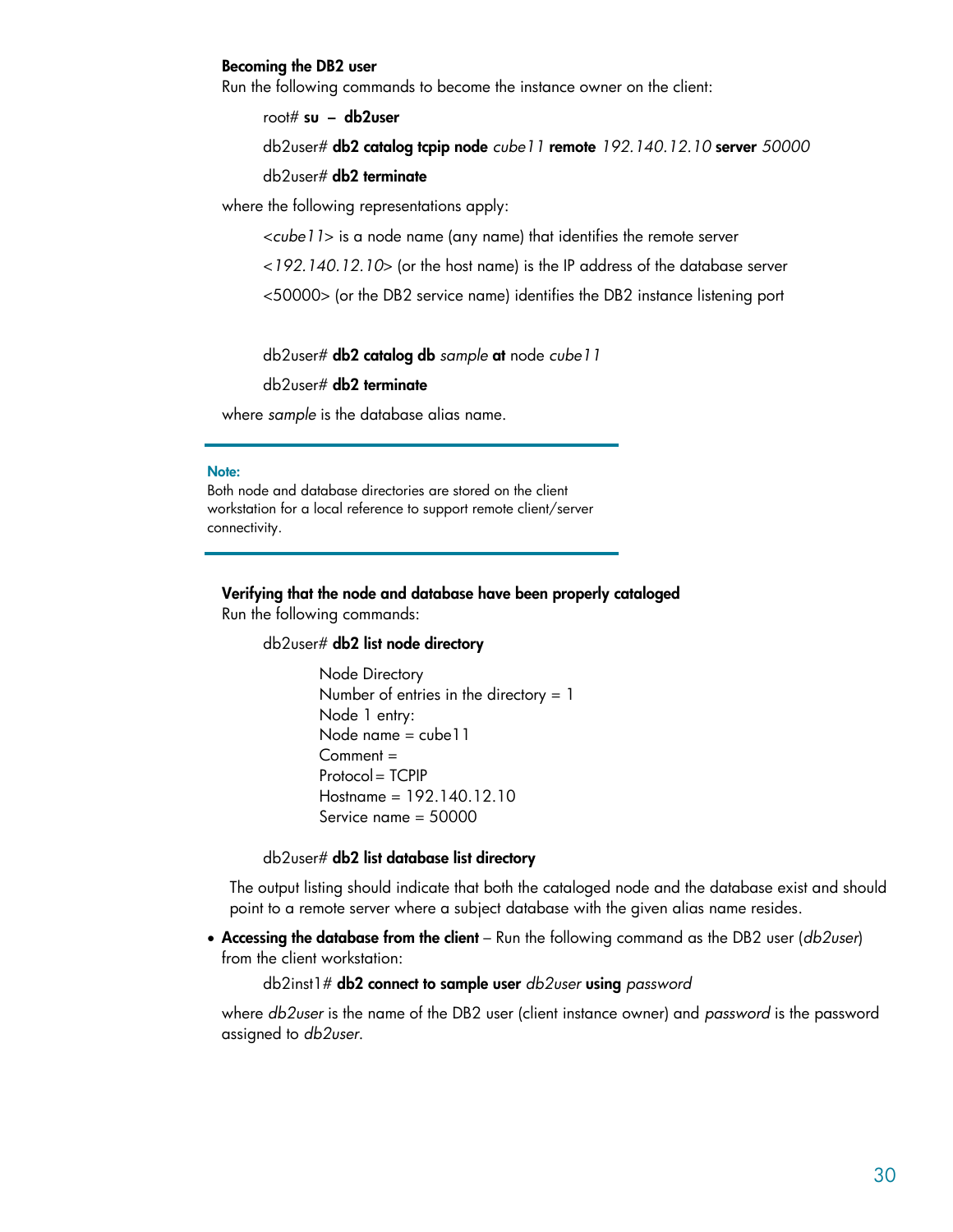<span id="page-30-0"></span>You can expect a response from DB2 that is similar to the following:

Database server = DB2/HPUX 8.2

SQL authorization ID = DB2USER

Local database alias = SAMPLE

# DB2 software removal

Removing DB2 involves preparing the system, removing packages installed as part of the DB2 FixPak installation, and, finally, removing all files associated with DB2.

For more information on uninstalling DB2, refer to "Chapter 18, Uninstalling DB2 UDB (UNIX)" in the IBM "Quick Beginnings for DB2 Servers" manual, which is available at

[ftp://ftp.software.ibm.com/ps/products/db2/info/vr82/pdf/en\\_US/db2ise81.pdf](ftp://ftp.software.ibm.com/ps/products/db2/info/vr82/pdf/en_US/db2ise81.pdf)

A detailed description of removing DB2 from an HP-UX environment follows.

# Preparation

Before the DB2 software can be safely and completely removed, all DB2 processes must first be stopped. Perform the following tasks:

- Stop and remove the DAS
- Disconnect from all databases and DB2 applications, and remove all DB2 instances
- Stop DB2 fault monitor, ensuring that all DB2 processes are stopped

Each of these tasks is described in more detail below.

#### **Stopping and removing the DAS**

Perform the following steps to remove the DAS:

- Log in as the DAS owner.
- Run the start up script, using either:

| dasusr1#.DASHOME/ <b>das/dasprofile</b> | (bash, Bourne, or Korn shells) |
|-----------------------------------------|--------------------------------|
|-----------------------------------------|--------------------------------|

or:

dasusr1# **source** *DASHOME***/das/dascshrc** (C shell))

where *DASHOME* is the home directory of the DAS.

- Stop the DAS by running the following command: dasusr1# **db2admin stop**
- If necessary, back up the files in the *DASHOME*/das directory.
- Log off.
- Log in as root and remove the DAS by running the following command:

root# *DB2DIR/dasname*/**dasdrop** 

where *DB2DIR* is /opt/IBM/db2/V8.1 and *dasname* is the name ID of the DAS owner (dasusr1, for example).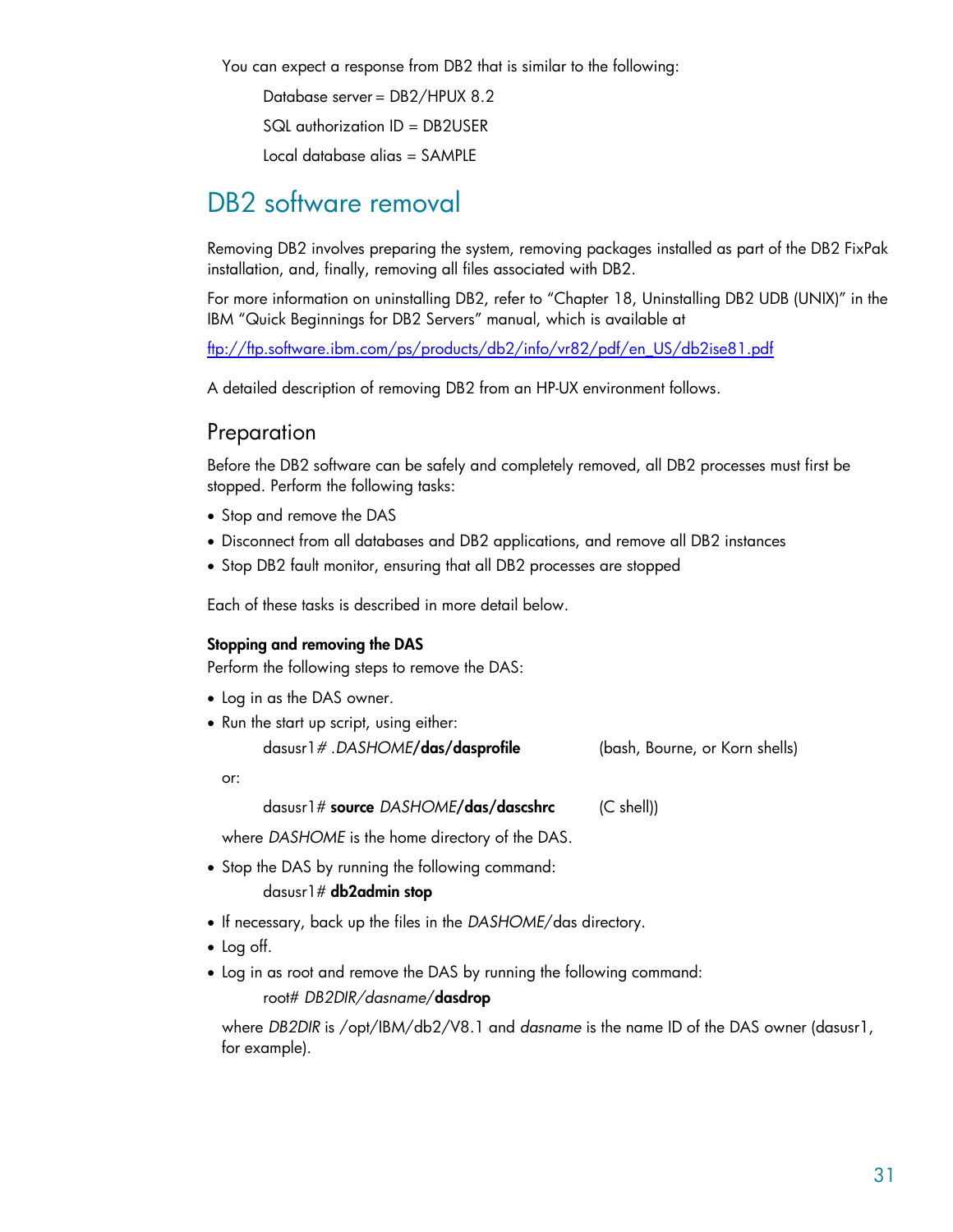#### <span id="page-31-0"></span>**Disconnecting from all databases and DB2 applications and removing all DB2 instances**

Perform the following steps:

- Log in as the DB2 instance owner.
- Run the start up script, using either: db2inst1*#* .*INSTHOME***/sqllib/db2profile** (bash, Bourne, or Korn shells)

or:

#### db2inst1# **source** *INSTHOME***/sqllib/db2cshrc** (C shell))

where *INSTHOME* is the home directory of the DB2 instance.

- Disconnect all database connections by running the following command: db2inst1# **db2 force application all**
- Stop the instance using the following DB2 command: db2inst1# **db2stop**
- If necessary, back up the files in the *INSTHOME*/sqllib directory.
- Log off.
- Log in as root and remove the DB2 instance by running the following command:

```
 root# DB2DIR/instancename/db2idrop
```

```
where DB2DIR is installation directory /opt/IBM/db2/V8.1 and instancename the name ID of the 
instance owner (db2inst1, for example).
```
#### **Stopping the DB2 fault monitor**

As the instance owner, run the following command to stop fault monitoring:

root# **db2fm –i** *dasusr1* **–f yes**

To shut down the fault monitor service, enter:

root# **db2fm –i** *dasusr1* **–d**

#### **Ensuring all DB2 processes are stopped**

Most of the problems with DB2 software removal are caused when DB2 processes are still running during the de-installation, preventing the effective removal of all software. As a result, you should make sure you perform the following tasks before de-installing DB2:

- Ensure the DB2 Fault Monitor daemon was stopped.
- Run the following command to ensure that no db2 processes are running:

root# **db2 ps –ef | grep –i "db2"**

• Kill any db2 process that are running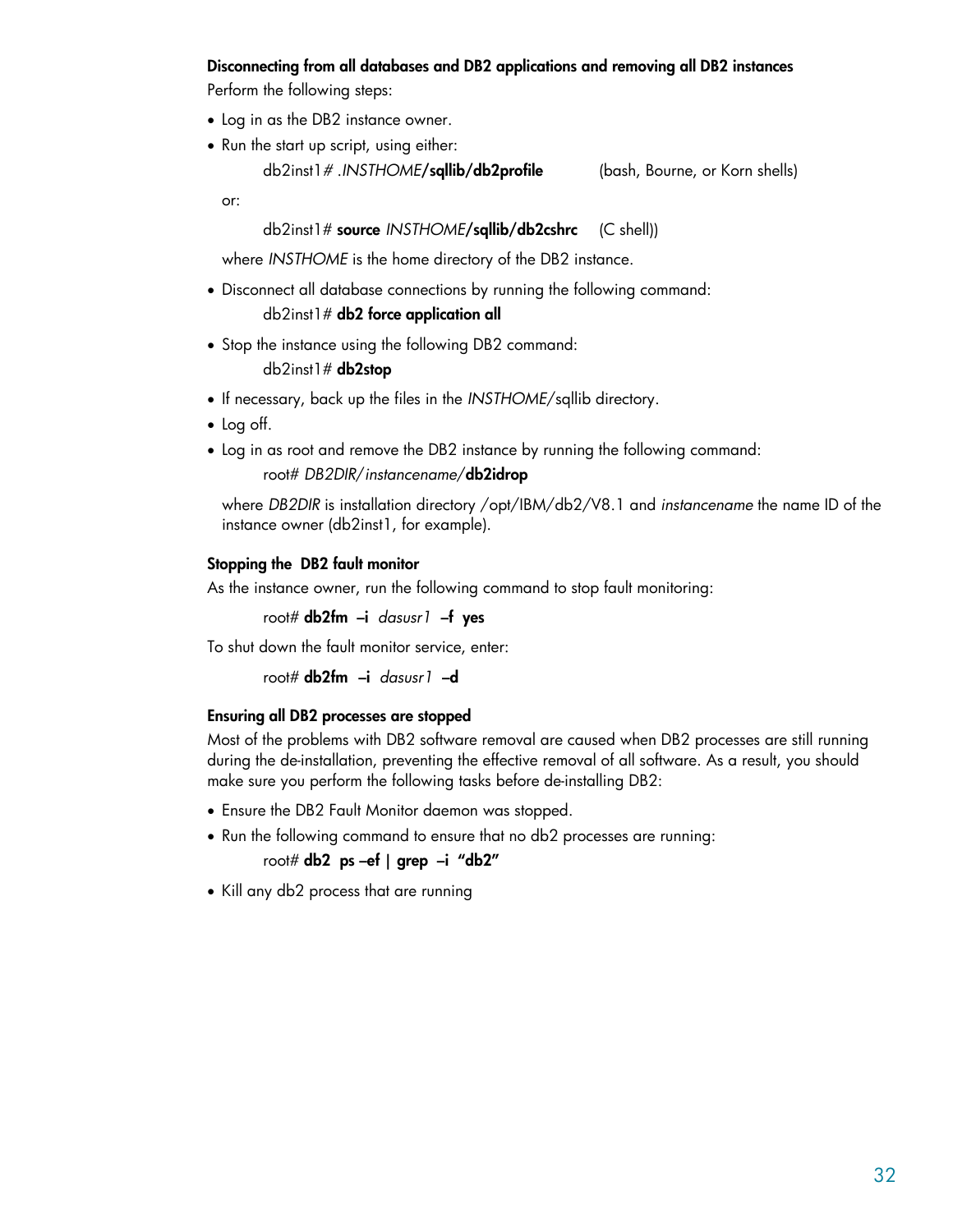# <span id="page-32-0"></span>Removing DB2 FixPaks (if applicable)

It is now easy to selectively remove DB2 FixPak from the system. You must use the HP utility **swremove**, which can be invoked under SAM indirectly as well as from the command line.

When all DB2 processes have been stopped, you can remove DB2 FixPak by performing the following steps:

• First, HP recommends reviewing existing packages on the system by running the following command as root:

root# **swlist** 

• After identifying FixPak components, use **swremove** to remove all packages with the DB2 label. For more information, refer to the online **swremove** manual.

# DB2 server software removal

Once you have removed the FixPak, you can remove remaining DB2 software through one of the following methods:

- Using **db2\_deinstall** this is the recommended method for removing the DB2 product from your system
- Manual removal if **db2\_deinstall** is unavailable or has failed, you can manually remove DB2 from HP-UX

Both methods are described below.

#### **Note:**

HP recommends that, after removing the DB2 product, you reboot your operating system.

#### **Using the IBM db2\_deinstall utility**

HP recommends using **db2\_deinstall** to remove DB2 products from a system.

Perform the following tasks before removing DB2 products:

- Ensure that you have performed all the tasks described in the "Preparation" and "Removing DB2 FixPaks (if applicable)" subsections above.
- Acquire the root authority necessary to remove DB2 products.
- Locate the **db2\_deinstall** command in the root directory of the DB2 Version 8 product.

#### **Note:**

The DB2 **db2** deinstall could be in the form of CD-ROM, local disk copy of CD-ROM, or an untared downloaded .tar file image.

Follow these steps:

- Log in as a user with root authority.
- Mount a DB2 Version 8 product CD-ROM (or **cd** to untared downloaded .tar file directory)
- Run the **db2\_deinstall** command and follow the prompts:

root# **./db2\_deinstall**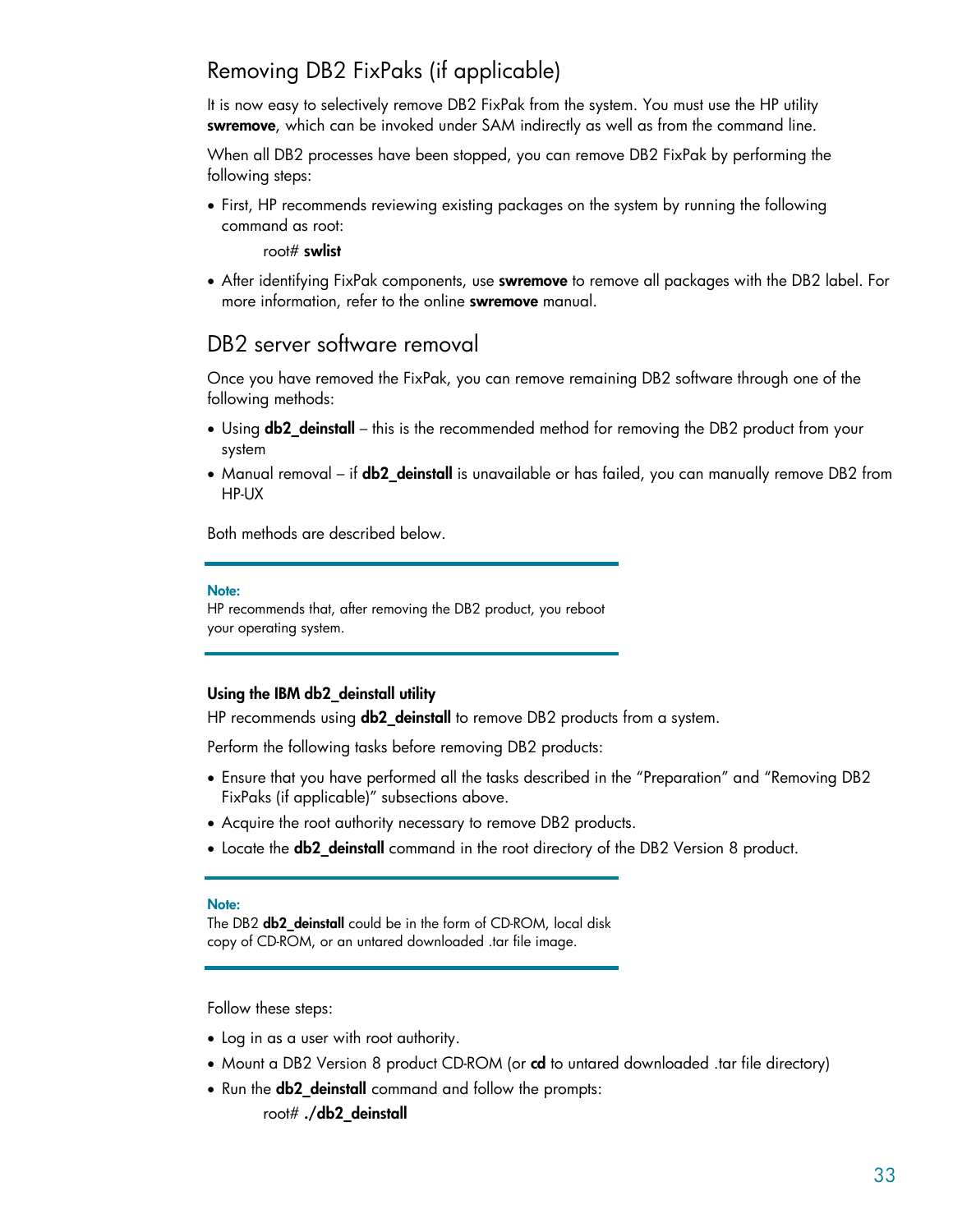#### <span id="page-33-0"></span>**Removing DB2 manually**

An alternative to using **db2\_deinstall** is to manually remove subsets of DB2 products from your system, as follows:

#### • **Removing HP-UX registry information**

HP-UX system utilities **swremove** and **sam** can be used to remove some or all DB2 products (such as DB2 clients or FixPaks) in a very controllable and reliable fashion.

#### • **Removing DB2 directories and files**

To ensure that no DB2 directories are left on the system, remove the following directories and their entire contents,

– Remove DAS directory

root# **rm –rf /home/dasusr1/das**

– Remove instance installation directory

root# **rm -rf /home/db2inst1/sqllib** 

– Remove DB2 installation directory

root# **rm -rf /opt/IBM/db2** 

– Remove registry directories root# **rm -rf /var/opt/db2** 

#### **IMPORTANT:**

Removal of the /var/opt/db2 directory is very important. It is frequently missed as it is not automatically deleted by DB2 during the de-installation process. Failure to remove it can cause configuration inconsistencies during DB2 re-installations and eventually result in instance operational failures.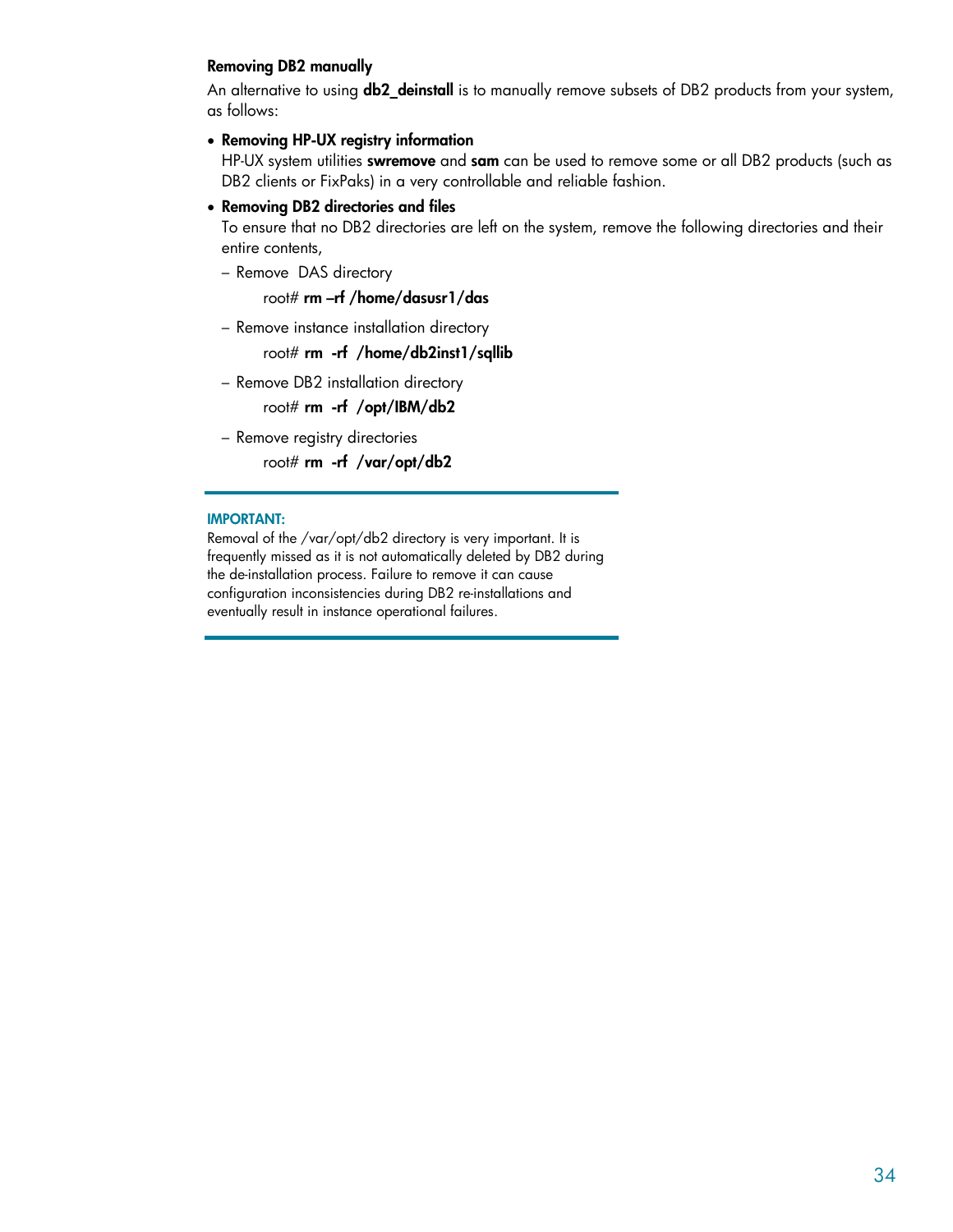# <span id="page-34-0"></span>DB2 installation and configuration troubleshooting

The IBM "Quick Beginnings for DB2 Servers" and "Installation and Configuration Supplement" manuals both provide DB2 troubleshooting information.

This white paper describes a common database cataloging and remote access problem.

# Mis-configured client/server environment

Table 3 provides more information on troubleshooting a SQL30081N error.

**Table 3**: Possible causes of and recommended solutions for a SQL30081N error

| Possible cause                                                                                    | <b>Recommended solution</b>                                                               |  |
|---------------------------------------------------------------------------------------------------|-------------------------------------------------------------------------------------------|--|
| Invalid host name                                                                                 | Ensure you are using a true server host<br>name.                                          |  |
|                                                                                                   | If there is no DNS service, you must enable it<br>or use the server's IP address instead. |  |
|                                                                                                   | Update the /etc/hosts file with the host name<br>/ IP address on the client workstation.  |  |
| Incorrect instance service name or port<br>number; port numbers and service names<br>do not match | Port numbers must match between servers<br>and clients. Typically, both must be 50000.    |  |
| Communications protocol improperly<br>configured in DB2 registry                                  | Make sure that the DB2COMM registry<br>variable is set to TCPIP.                          |  |
| Firewall at the server - ports 50000<br>and/or 523 are blocked                                    | Obtain the assistance of IT staff responsible<br>for back-end network support             |  |
| Network problem at the socket level when<br>sending or receiving TCP/IP packages                  | Obtain the assistance of IT staff responsible<br>for back-end network support             |  |